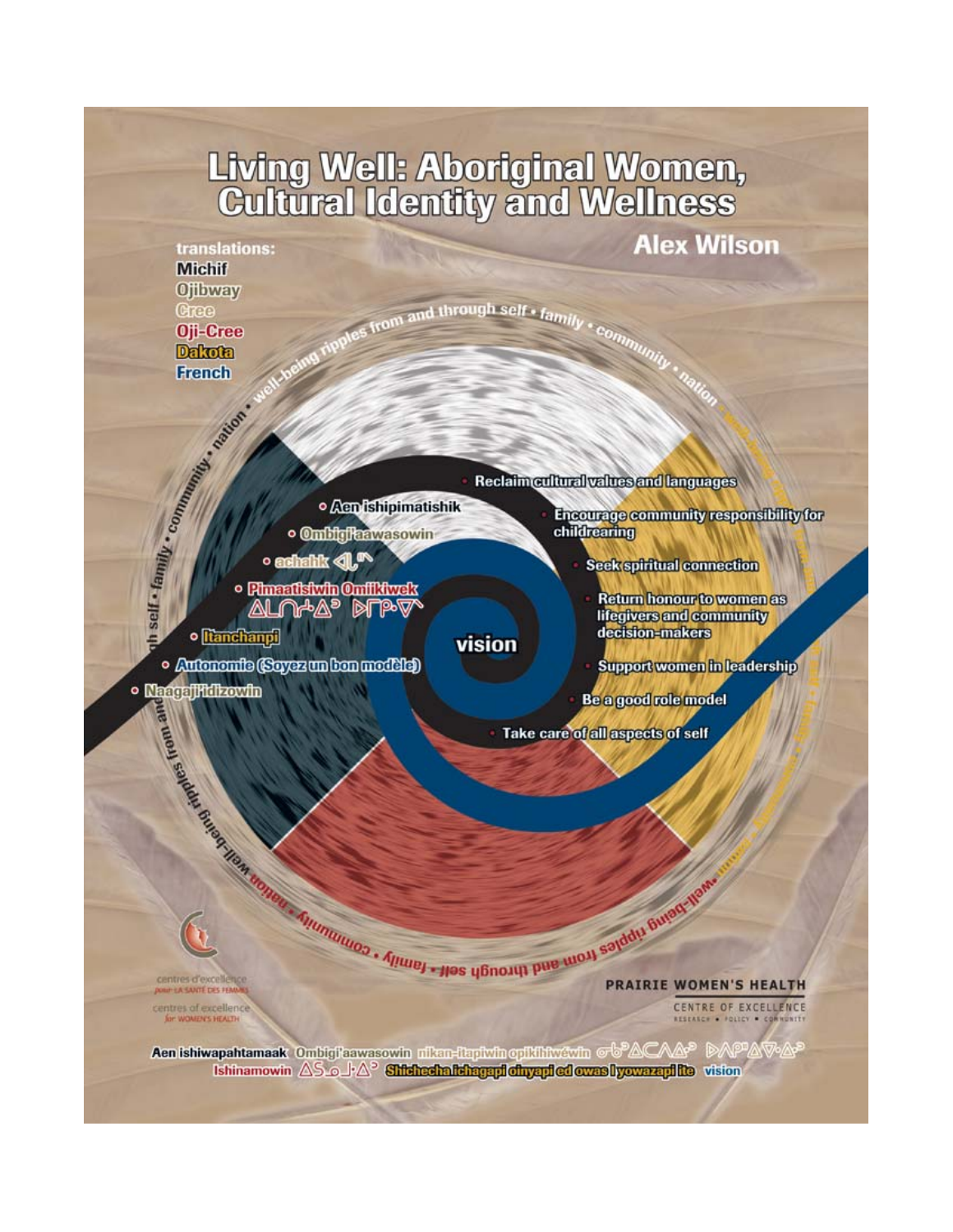## LIVING WELL: ABORIGINAL WOMEN, CULTURAL IDENTITY AND WELLNESS

Alex Wilson

**Project #79**

**PRAIRIE WOMEN'S HEALTH** 

CENTRE OF EXCELLENCE RESEARCH . POLICY . COMMUNITY

centres of excellence for WOMEN'S HEALTH

centres d'excellence pour LA SANTÉ DES FEMMES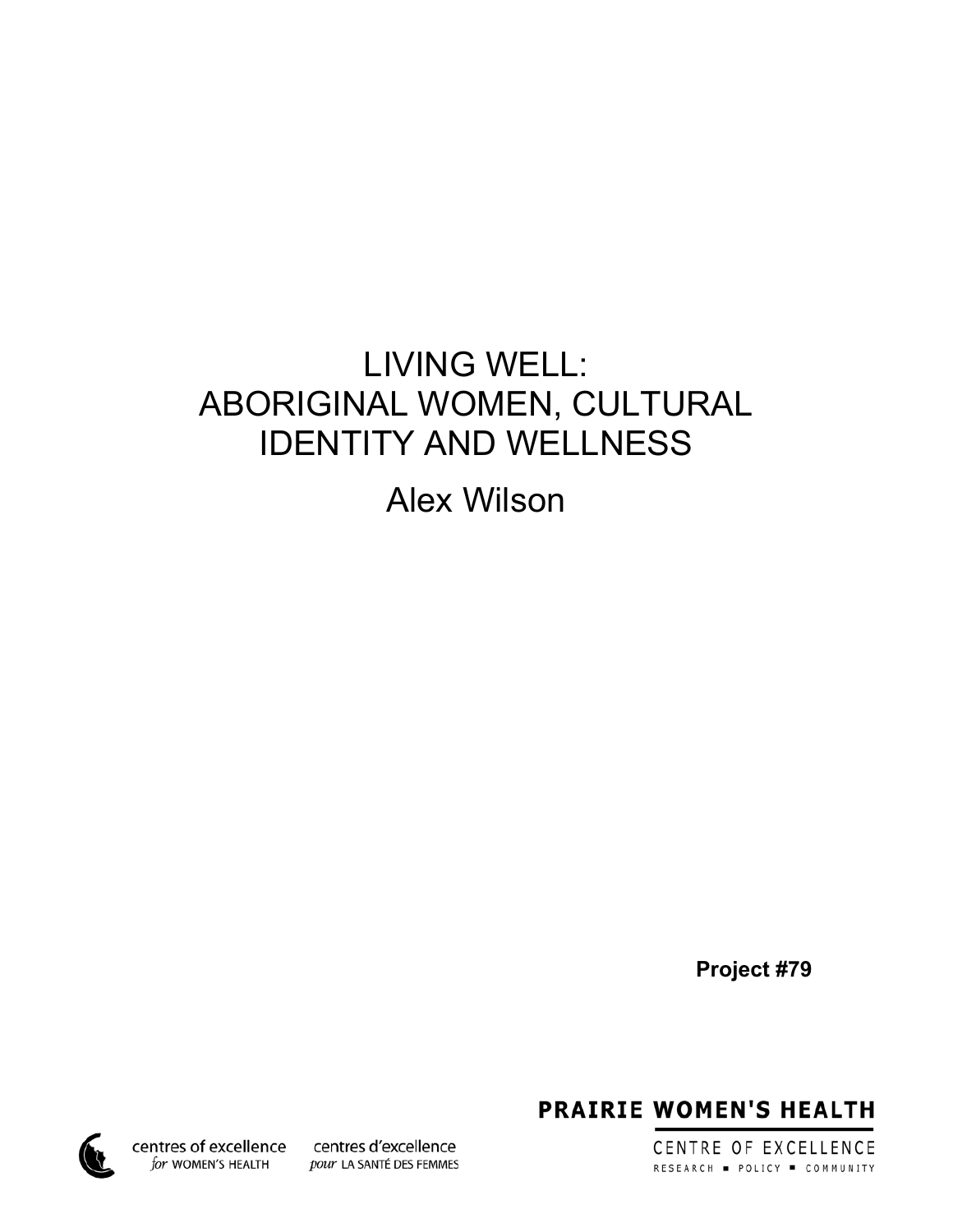### **Living Well: Aboriginal Women, Cultural Identity and Wellness**

#### **March 2004**

**Alex Wilson**

### **This project was directed and administered by the Manitoba Aboriginal Women's Health Community Committee, and supported by the Prairie Women's Health Centre of Excellence.**

The Prairie Women's Health Centre of Excellence (PWHCE) is one of the Centres of Excellence for Women's Health, funded by the Women's Health Bureau of Health Canada. The PWHCE supports new knowledge and research on women's health issues; and provides policy advice, analysis and information to governments, health organizations and non-governmental organizations. The views expressed herein do not necessarily represent the official policy of the PWHCE or Health Canada.

We can be reached at:

The Prairie Women's Health Centre of Excellence 56 The Promenade Winnipeg, Manitoba R3B 3H9 Telephone (204) 982-6630 Fax (204) 982-6637 pwhce@uwinnipeg.ca

This report is also available on our website: www.pwhce.ca

This is project #79 of the Prairie Women's Health Centre of Excellence ISBN 0-9735048-3-8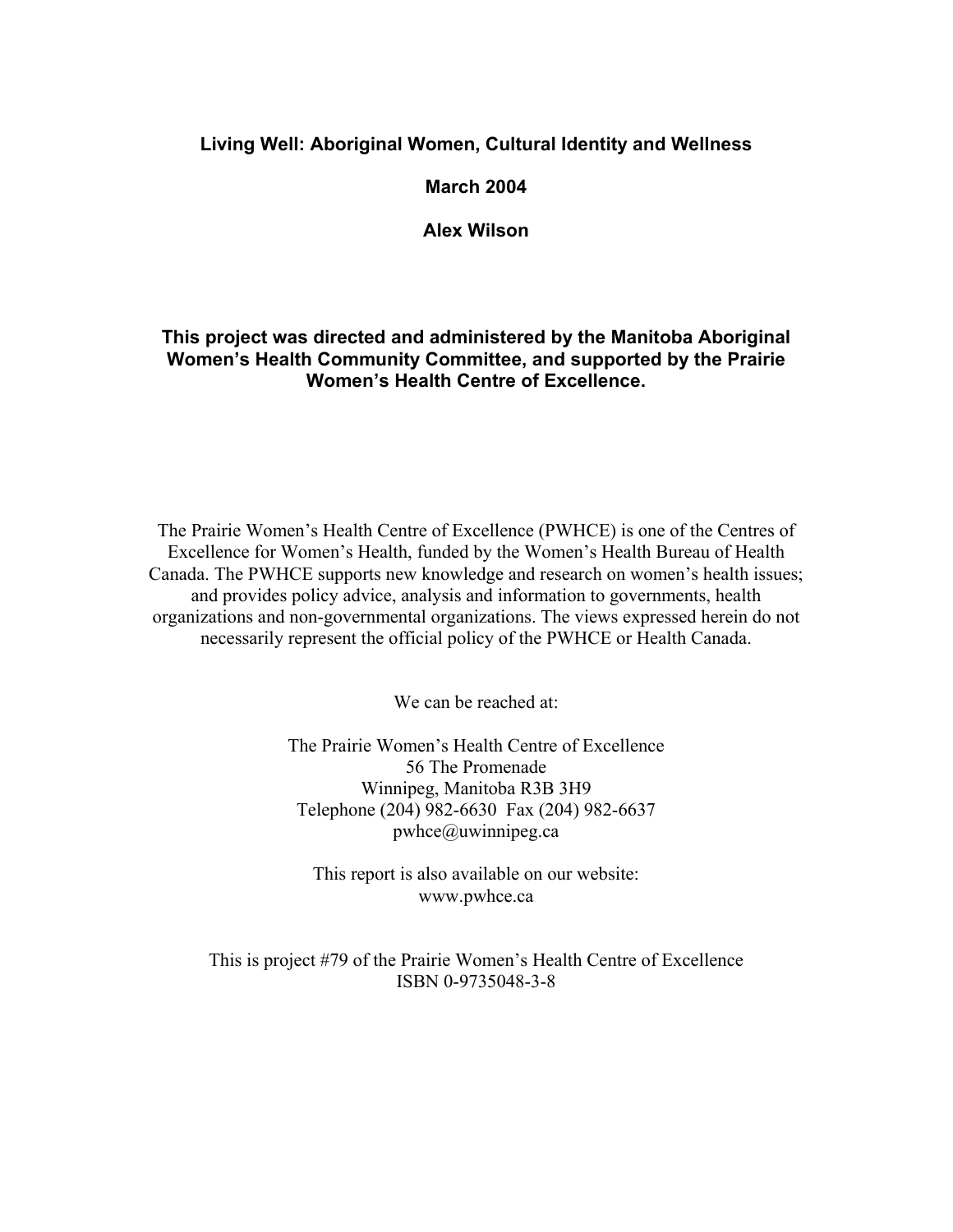## **ABSTRACT**

Traditional understandings of health and wellness in Manitoba's Aboriginal communities are distinctly different from understandings that have conventionally prevailed in most of the province's health care institutions. This research project, undertaken by an Aboriginal Women's Health Research Committee supported by Prairie Women's Health Centre of Excellence (PWHCE), seeks to extend our understanding of the positive impact of cultural identity on the wellness of Aboriginal women in Manitoba and our understanding of the ways that Aboriginal women have retained and drawn upon cultural values, teachings and knowledge in their efforts to heal themselves, their families, and their communities.

The report includes a review and analysis of current research relevant to Aboriginal women's identity and wellness, and presents the results of group discussions and individual interviews with Aboriginal women in Manitoba that focused on their personal experiences and understandings of the relationship between identity and wellness.

The Aboriginal women who participated in this research project take care of their health and wellness by attending to and maintaining balance between all aspects – physical, mental, emotional and spiritual – of their being. The women's identities are inseparable from their family, history, community, place and spirituality, and understood in the context of their whole lives. Health care practitioners, providers and policy makers, as well as federal and provincial governments, need to assist Aboriginal communities in the development of the infrastructure, human resources and administrative structures needed to create and control health care services that are rooted in the cultural practices and values of the Aboriginal women and men they are serving. Further research into the connection between the well-being and identity of Aboriginal women, for example research that focuses on the identity and well-being of Aboriginal women in remote communities, will enhance our understanding.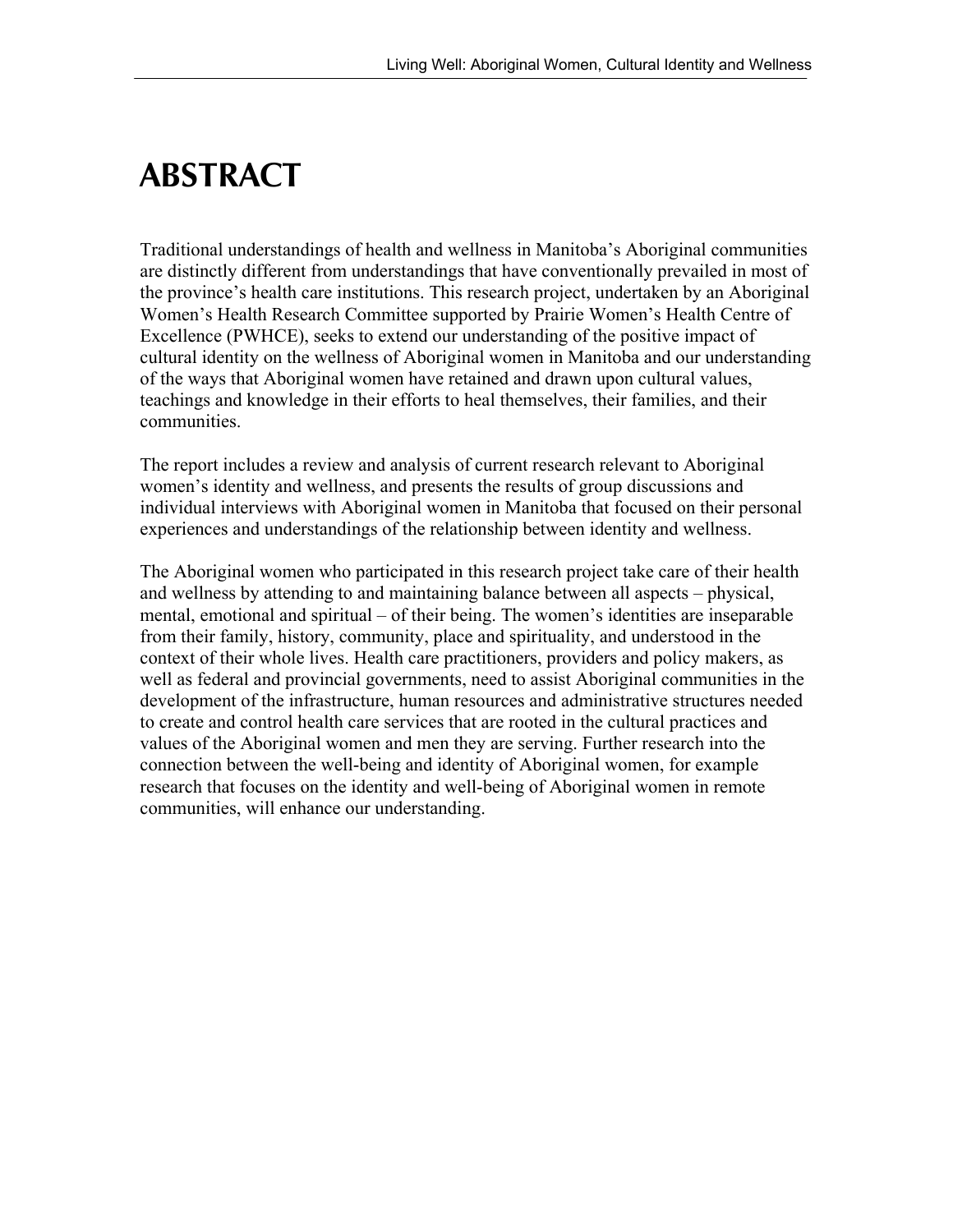# **RÉSUMÉ**

La vision traditionnelle qu'ont les communautés autochtones du Manitoba de la santé et du bien-être est nettement différente de la vision qui a été généralement dominante dans la plupart des établissements de santé de la province. Ce projet de recherche, entrepris par un comité de recherche sur la santé des femmes autochtones subventionné par le Centre d'excellence pour la santé des femmes – région des Prairies, vise à accroître notre compréhension de l'incidence positive sur le bien-être des femmes autochtones au Manitoba qu'exercent les facteurs suivants : l'identité culturelle, les moyens utilisés par les femmes autochtones pour conserver et mettre à profit les valeurs culturelles, les connaissances et les enseignements auxquels elles font appel pour se guérir et guérir leur famille et les membres de leur communauté.

Le projet comprend l'examen et l'analyse de la recherche courante pertinente sur l'identité et le bien-être des femmes autochtones. Il présente également les résultats de discussions de groupe et d'entrevues individuelles menées avec des femmes autochtones du Manitoba axées sur leurs expériences personnelles et leur compréhension de la relation existant entre leur identité et leur bien-être.

Les femmes autochtones qui ont participé à ce projet prennent soin de leur santé et de leur bien-être en prêtant attention à tous les aspects de leur être — physique, mental, affectif et spirituel — et en maintenant un équilibre entre eux. L'identité des femmes est inséparable de leur famille, de leur histoire, de leur collectivité, de leur place et de leur spiritualité, et doit être étudiée à partir du contexte de leur vie globale. Les professionnels de la santé, les fournisseurs de soins de santé et les décideurs du secteur, ainsi que les gouvernements fédéral et provinciaux, doivent aider les collectivités autochtones à mettre en œuvre une infrastructure et des structures administratives et à former des ressources humaines qui prennent racine dans les pratiques et les valeurs culturelles des femmes et des hommes autochtones desservis. De plus amples recherches sur le lien existant entre le bien-être et l'identité des femmes autochtones, par exemple les travaux qui se concentrent sur l'identité et le bien-être des femmes autochtones dans les collectivités éloignées, augmenteront notre compréhension de cette question.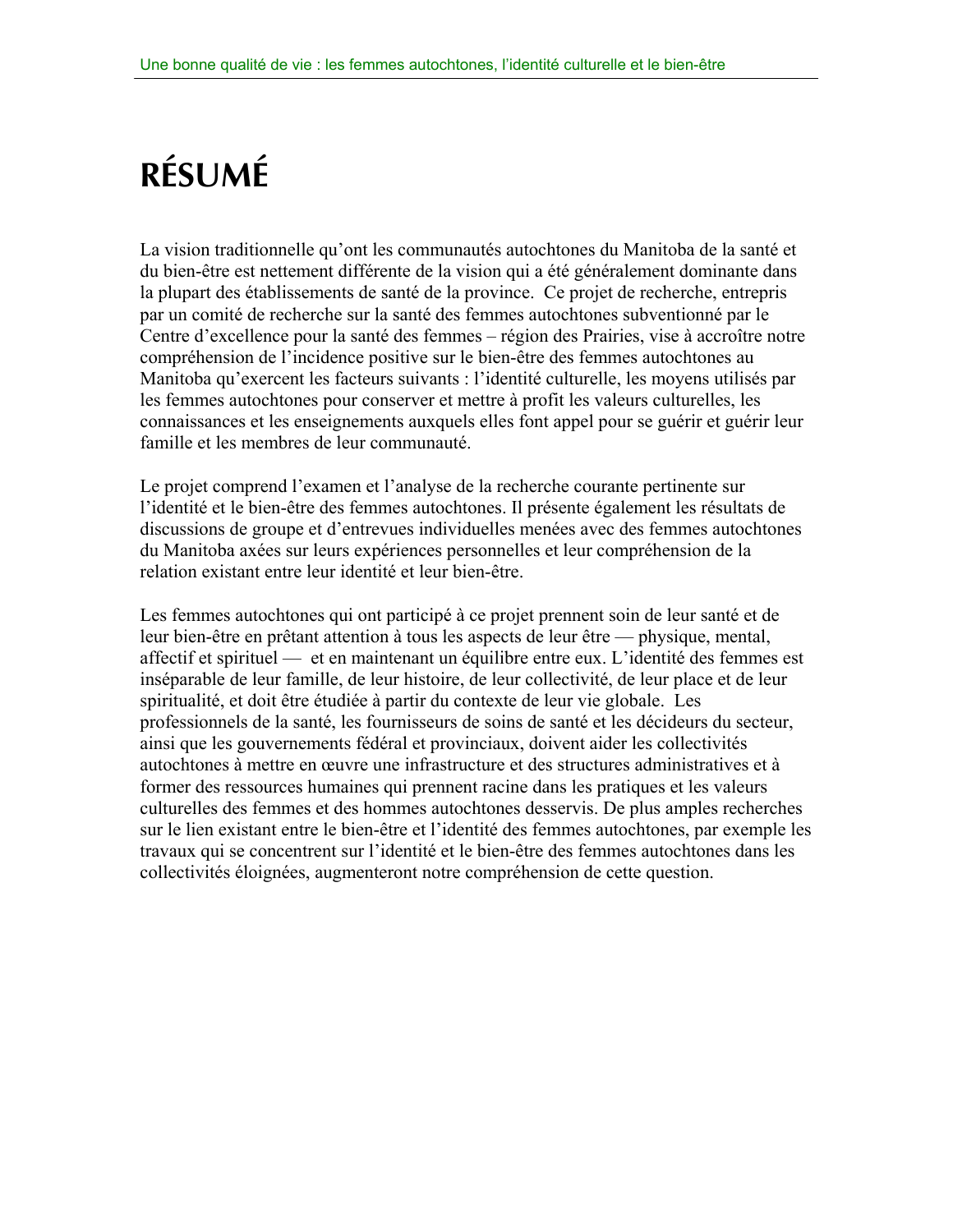### **TABLE OF CONTENTS**

| 4.0 | The Practice of Personal Well-Being  10<br>Contributing to Community Wellness  14<br>Strengthening Aboriginal Women in their Communities  16<br>A Vision of Aboriginal Women's Wellness  20 |  |
|-----|---------------------------------------------------------------------------------------------------------------------------------------------------------------------------------------------|--|
| 5.0 |                                                                                                                                                                                             |  |
|     |                                                                                                                                                                                             |  |
|     |                                                                                                                                                                                             |  |
|     |                                                                                                                                                                                             |  |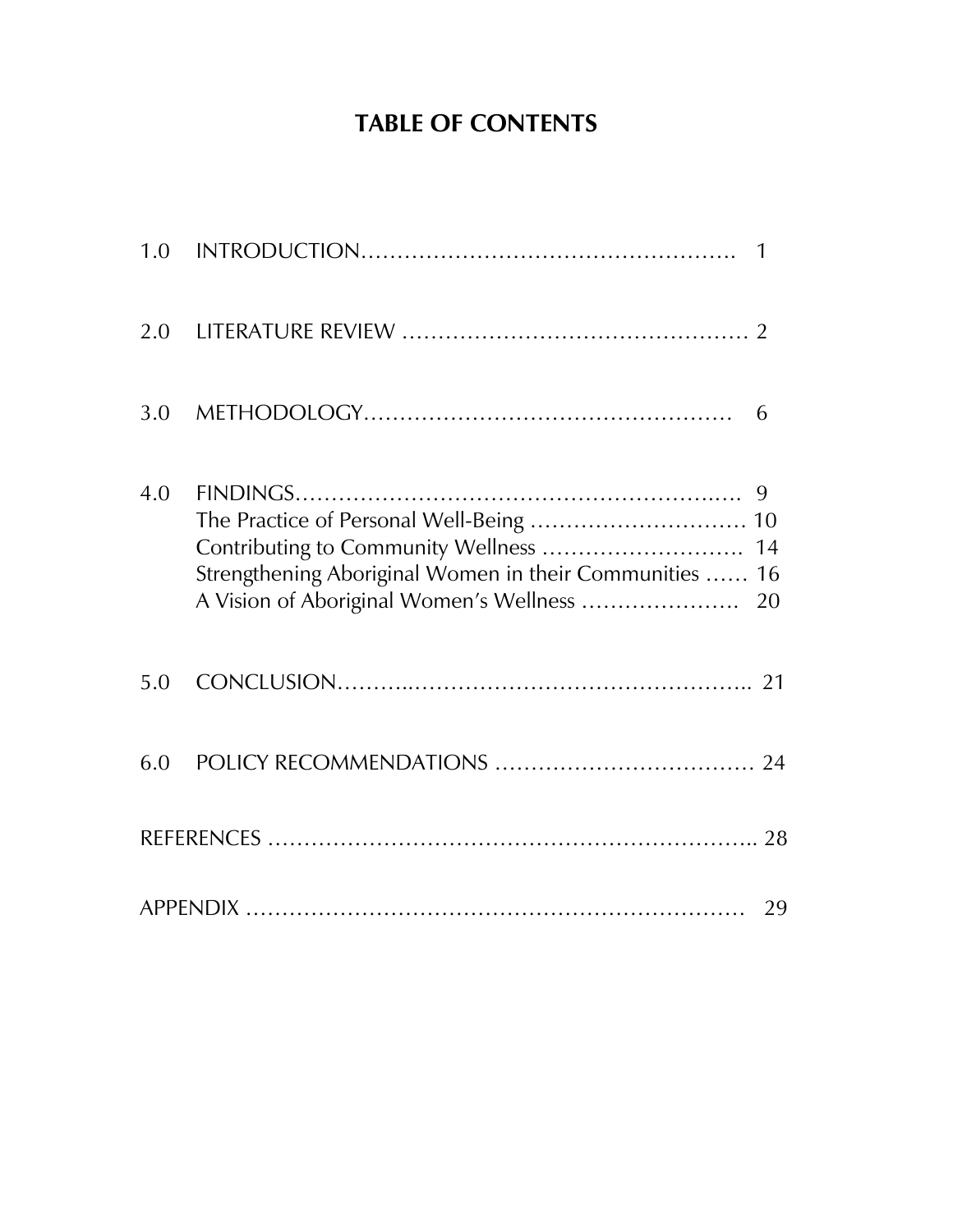## **1.0 INTRODUCTION**

Traditional understandings of health and wellness in Manitoba's Aboriginal communities are distinctly different from understandings that have conventionally prevailed in most of the province's health care institutions: "Aboriginal concepts of health and healing start from the position that all elements of life and living are interdependent. By extension, well-being flows from balance and harmony among all elements of personal and collective life."<sup>1</sup> Fortunately, health care organizations in Manitoba today are increasingly aware of the inseparability of cultural identity and health and wellness and attempting to bring a more traditional holistic understanding of health and wellness to their institutional practices and policies.<sup>2</sup>

This research project, undertaken by the Aboriginal Women's Health Research Committee with support from the Prairie Women's Health Centre of Excellence (PWHCE), seeks to extend our understanding of the positive impact of cultural identity on the wellness of Aboriginal women in Manitoba and our understanding of the ways that Aboriginal women have retained and

 $\overline{a}$ 

drawn upon cultural values, teachings and knowledge in their efforts to heal themselves, their families, and their communities. It includes a review and analysis of current research relevant to Aboriginal women's identity and wellness, and presents the results of group discussions and individual interviews with Aboriginal women in Manitoba that focused on their personal experiences and understandings of the relationship between identity and wellness. The project reflects PWHCE's commitment (as part of the Centres of Excellence for Women's Health) to "identify and track positive health indicators, including resiliency, spirituality, everyday health strategies and 'defining moments' in Aboriginal women's lives. $"$ <sup>3</sup>

<sup>&</sup>lt;sup>1</sup> Royal Commission on Aboriginal Peoples. *Highlights from the Report of the Royal Commission on Aboriginal Peoples*. Ottawa: Ministry of Supply and Services, 1996. <sup>2</sup> For example, the Winnipeg Regional Health

Authority, in consultation with the Aboriginal community, is currently developing a Continuum of Care that will enhance the health status of Aboriginal people in Manitoba.

<sup>&</sup>lt;sup>3</sup> Madeleine Dion Stout, Gregory D. Kipling and Roberta Stout. *Aboriginal Women's Health Research Synthesis Project: Final Report*. Winnipeg: Centres of Excellence for Women's Health, May 2001, p. 36.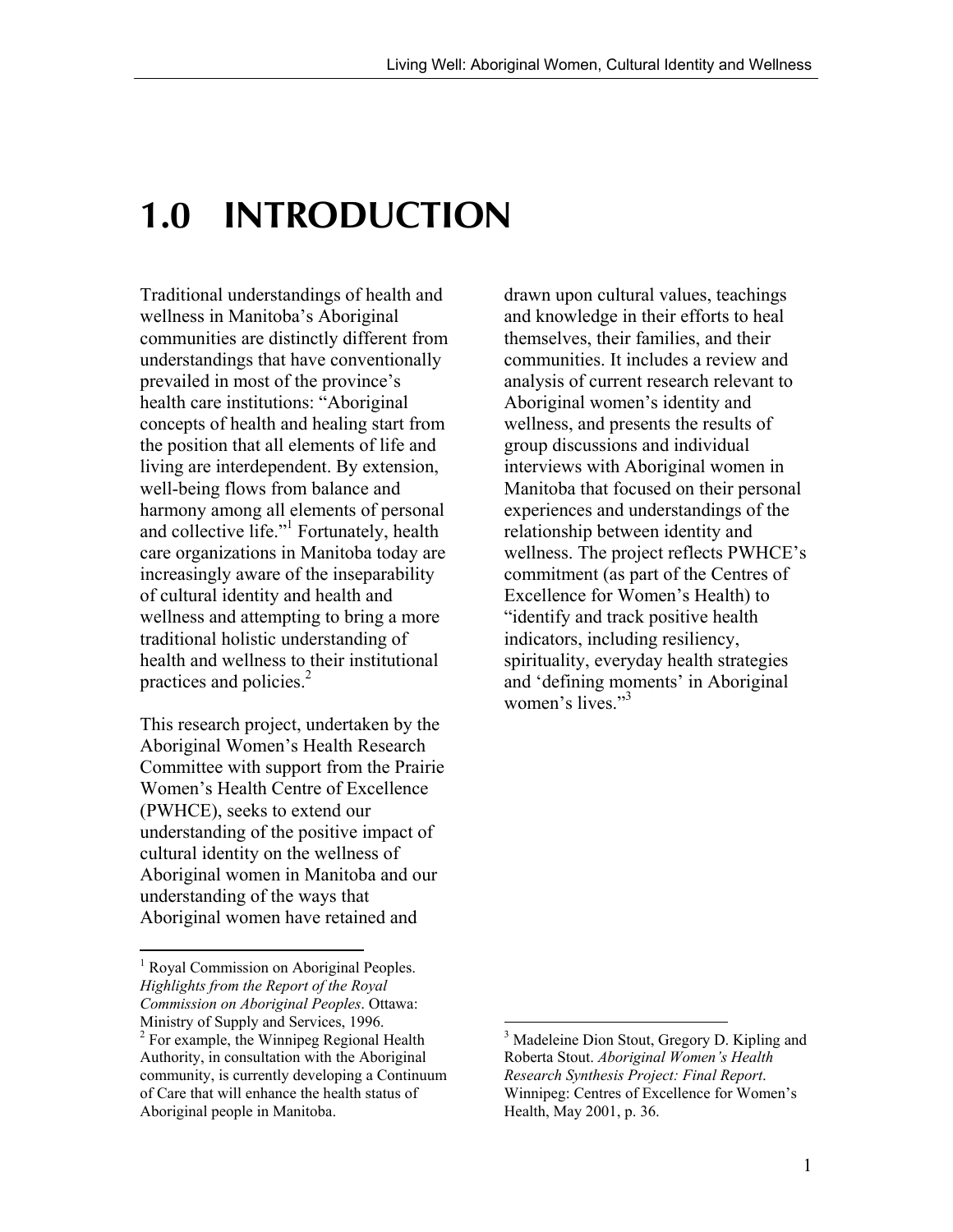## **2.0 LITERATURE REVIEW**

The physical health status of Aboriginal people in Manitoba has been thoroughly described. For example, the Manitoba First Nations Regional Health Survey (a joint initiative of the Assembly of Manitoba Chiefs, the Manitoba Keewatinowi Okimakanak, and the Northern Health Research Unit at the University of Manitoba) was completed in 1997.<sup>4</sup> Although this large-scale quantitative survey produced extensive data characterizing the health status, health behaviour, community health concerns, healing and wellness, and health service utilization of Manitoba's First Nations' people, the final report on the survey analyzes gender only with respect to four health indicators (selfreported health status, high blood pressure, diabetes and suicidal feelings). Only one of the recommendations in the final report directly addresses the health care needs of Aboriginal women, with the statement that, "First Nations women require diabetes prevention programs addressing their particular needs."<sup>5</sup> This failure to more fully acknowledge or explore the health care status, practices, needs and concerns of Aboriginal women in this report is disappointing, particularly because, with respect to

these areas, significant differences between Aboriginal women and men have been recorded.<sup>6</sup> As Madeleine Dion Stout, a noted researcher on Aboriginal women's health, has declared, "Aboriginal women's health values, beliefs and practices cannot simply be subsumed under those of Aboriginal men $^{7,7}$ 

At a federal level, the health status of Aboriginal women has been characterized more fully. Statistics presenting Aboriginal women's lower life expectancy, elevated mortality rate due to violence, elevated morbidity rates for conditions such as circulatory and respiratory problems, diabetes, hypertension, cancer of the cervix and HIV/AIDS, and elevated suicide rate (relative to the general Canadian female

 $\overline{a}$ 

<sup>4</sup> *Manitoba First Nations Regional Health Survey: Final Report*. Assembly of Manitoba Chiefs, Manitoba Keewatinowi Okimakanak and the Northern Health Research Unit, September, 1998.

<sup>5</sup> *Manitoba First Nations Regional Health Survey: Final Report*, p. 10.

<sup>6</sup> For example, see Sherry L. Grace. "A Review of Aboriginal Women's Physical and Mental Health Status in Ontario," *Canadian Journal of Public Health*, 94 (3), 2003, 173-175. The article states that, in one survey, Aboriginal women in Ontario reported higher occurrences of 10 out of 12 surveyed health problems than did Aboriginal men. Additionally, the 1999 Report of the First Nations and Inuit Regional Health Survey found that Aboriginal and Inuit women report poorer health and develop chronic conditions earlier in life than do Aboriginal and Inuit men (Cited in Lissa Donner, W*omen, Income and Health in Manitoba: An overview and ideas for action*, Winnipeg: Women's Health Clinic, 2000).

<sup>7</sup> Madeleine Dion Stout. *Aboriginal Canada: Women and Health*, Developed for the Canada-U.S.A. Women's Health Forum, August 8-10, 1996.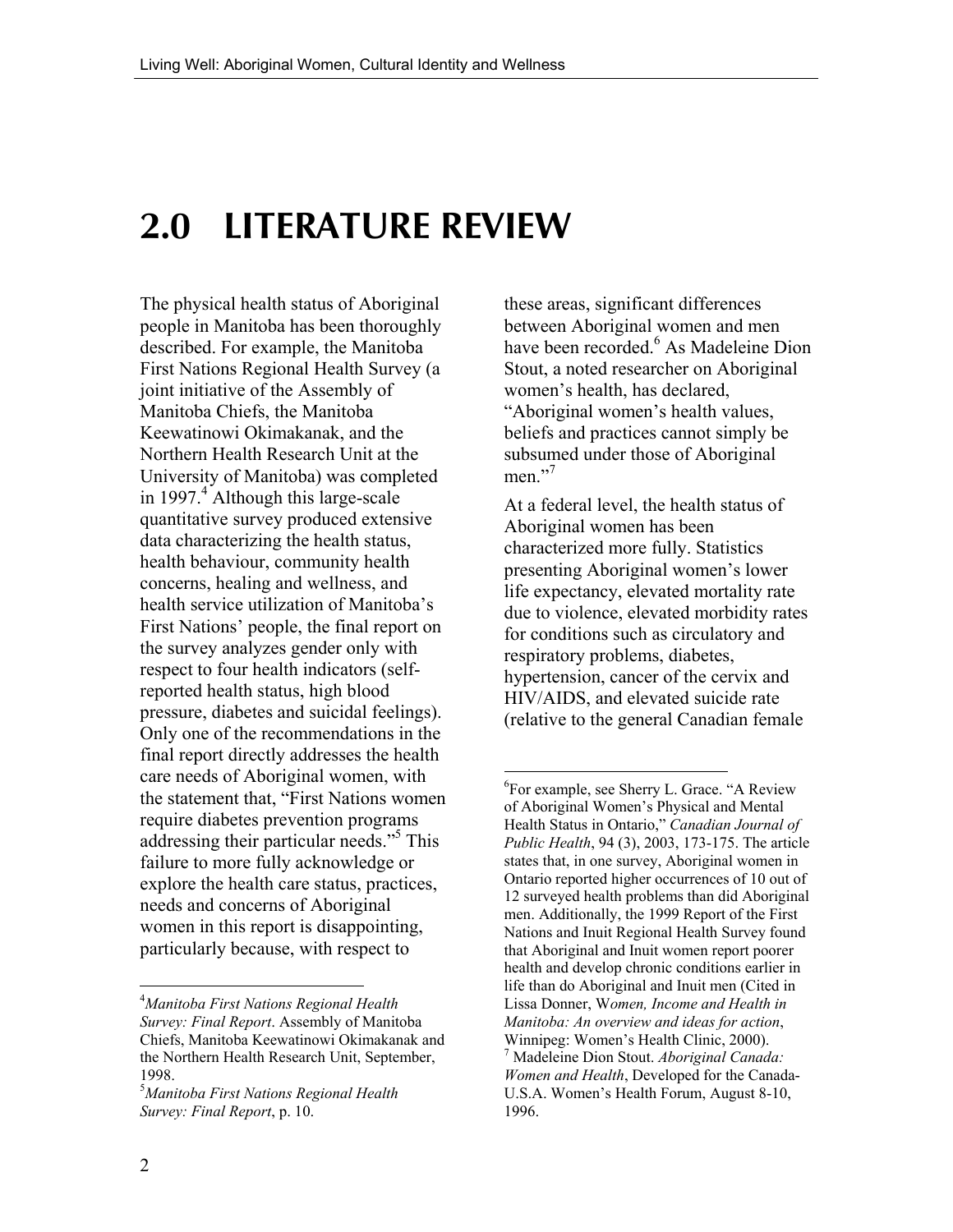population) are easy to find. $8$  Such a medicalized representation of health, however, is incongruous with the holistic definition of health that prevails in most Aboriginal communities in Canada, and wherein health or wellness is understood to be a balance between the physical, emotional, mental and spiritual aspects of a person or community.<sup>9</sup> As Dion Stout argues, "Aboriginal women's relatively poor health status (when compared to that of non-Aboriginal Canadian women) can only be understood in the context of a range of health determinants, including socioeconomic status, education and employment conditions; social support networks; physical environment; healthy child development and access to health services<sup>"10</sup>

In her 1996 overview of issues, concerns and trends affecting the health of Aboriginal women in Canada, Dion Stout calls for "a sustained commitment on the part of all parties, including women and men as well as health care providers and governments, to tackle not

merely the effects of ill health, but also its underlying causes."<sup>11</sup> She refers to the "great resilience and strength of spirit [of individual Aboriginal women] in the face of what are often highly adverse circumstances," qualities evidenced in the hard work that Aboriginal women, as individuals and communities, have done to restore their health.<sup>12</sup> In the Aboriginal approach to health, with its emphasis on balance, wellness is prioritized over illness. Dion Stout advocates the integration of traditional medicine and the holistic understanding of health that prevails in the Aboriginal community with scientific approaches to health and healing. More recently, Dion Stout and others completed the *Aboriginal Women's Health Research Synthesis Project: Final Report* for the Centres of Excellence for Women's Health.<sup>13</sup> Again, the researchers caution policy makers about misdirecting their attempts to address the health inequities faced by Aboriginal women, with the statement that, "much of the work being undertaken remains narrowly focused and is often tangential to the underlying causes of Aboriginal women's marginalization and oppression."<sup>14</sup> The researchers point out that Aboriginal women's definition of health does not simply "fit into discrete categories as 'absence of disease,' 'good health/feeling well,' or 'being psychologically fit.' "<sup>15</sup> Aboriginal

 $\overline{a}$ 8 Health Canada, *The Health of Aboriginal Women*. Internet Address: http://www.hcsc.gc.ca/english/women/facts\_issues/facts\_abori g.htm.

<sup>9</sup> Connie Deiter and Linda Otway. *Sharing Our Stories on Promoting Health and Community Healing: An Aboriginal Women's Health Project*. Winnipeg: Prairie Women's Health Centre of Excellence, 2001; M. Dion Stout, 1996; Madeleine Dion Stout, Gregory D. Kipling and Roberta Stout. *Aboriginal Women's Health Research Synthesis Project: Final Report*. Winnipeg: Centres of Excellence for Women's Health, May 2001; Janet Smylie, *SOGC Policy Statement: A Guide for Health Professionals Working with Aboriginal Peoples*. Rogers Media: Toronto, 2001; Roxanne Struthers, "The artistry and ability of traditional women healers," *Health Care for Women International*, 24:340- 354.

<sup>&</sup>lt;sup>10</sup> Dion Stout, 1996, p.1.

 $11$  Ibid.

<sup>&</sup>lt;sup>12</sup> Dion Stout, 1996, p. 8.

<sup>&</sup>lt;sup>13</sup> Madeleine Dion Stout, Gregory D. Kipling and Roberta Stout. *Aboriginal Women's Health Research Synthesis Project: Final Report*. Winnipeg: Centres of Excellence for Women's

Health, May 2001.

 $14$  Dion Stout et al, 2001, p. 17.

 $15$  Dion Stout et al, 2001, p. 22.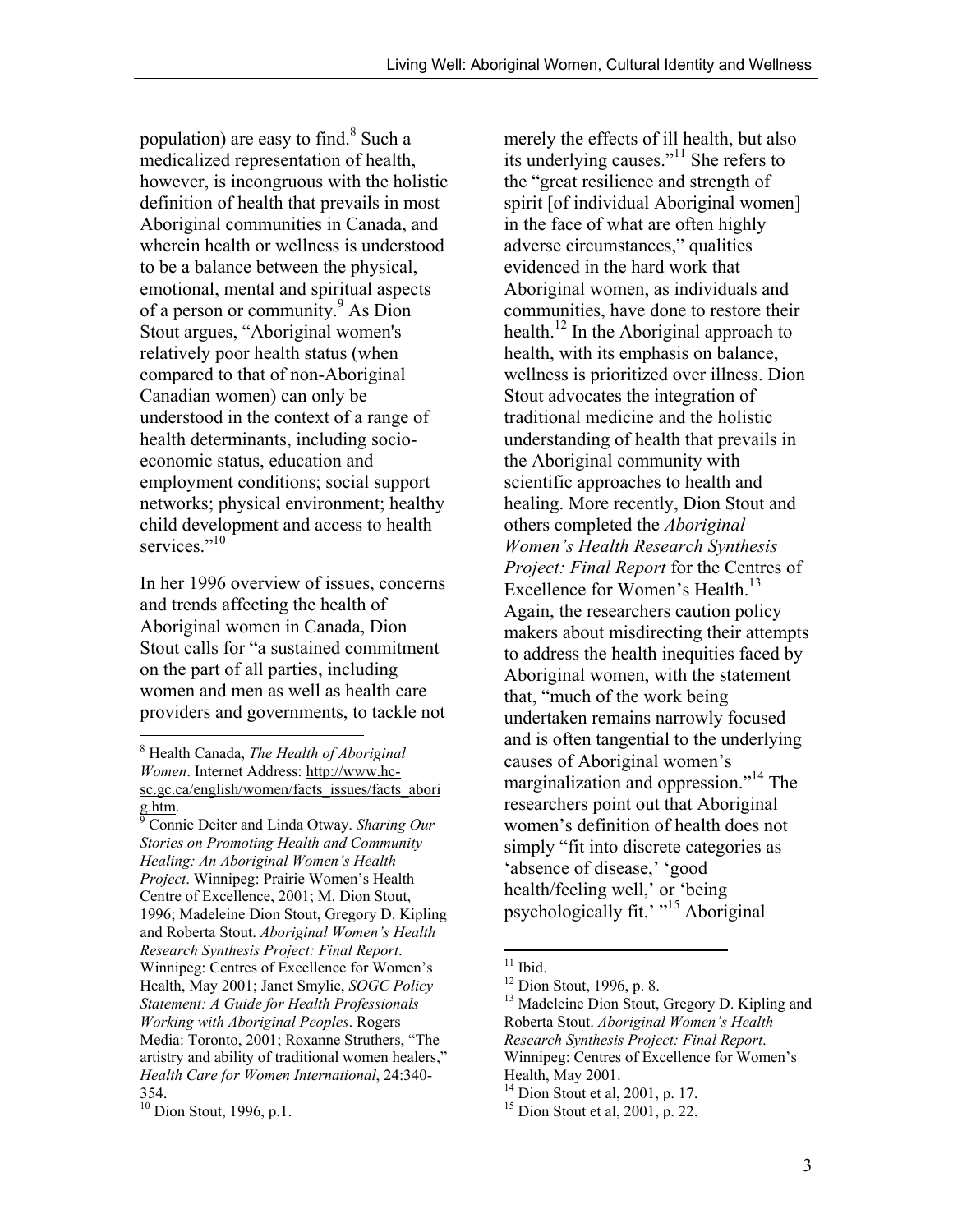women themselves are calling for research into their own health-seeking and promoting strategies and behaviours, research that is "more reflective of Aboriginal women's own life experiences, as well as more grounded in traditional or grass-roots approaches to knowledge and learning."<sup>16</sup>

Fortunately, an ever-increasing proportion of the research, analysis and policy work on Aboriginal women's health in Manitoba is incorporating a holistic understanding of health. The Prairie Women's Health Centre of Excellence supported a research study titled *Living in Balance: Gender, structural inequalities, and health promoting behaviors in Manitoba First Nation Communities.*<sup>17</sup> Using data derived from the Manitoba First Nations Regional Health Survey, the study examines differences between the health behaviours (including more physical activity, positive dietary changes, quitting smoking and stopping drinking for some time) of Manitoba First Nation women and men, to "develop a more balanced understanding of health and health behaviours in First Nation communities."18 The study reveals that First Nation women are more likely than men to make health-promoting changes and advocates that health promotion incorporate a "multidimensional approach to advance a balanced way of life."19 The Women's Health Clinic in

Winnipeg recently released a report examining the link between poverty and poor health for women in Manitoba.<sup>20</sup> The report's author notes that "Aboriginal women have higher poverty rates than either Aboriginal men or Non-Aboriginal women or men."<sup>21</sup> Among the findings of this research are that "Aboriginal women [who are poor] tend to think in terms of their children's and families' health, more often than that of their own health," $^{22}$  and that the effects of poverty, such as inadequate housing, poor nutrition, high levels of stress and susceptibility to gambling addictions, have consequences for the mental, physical, emotional and spiritual health of Aboriginal women.

*Sharing Our Stories on Promoting Health and Community Healing: An Aboriginal women's health project* presents the results of qualitative research focusing on the health of Aboriginal women in Manitoba and Saskatchewan. $^{23}$  The study documents Aboriginal women's health experiences and health promotion strategies, and clarifies the cultural frameworks and worldviews from which they approach and promote health and well-being. The report includes a review of the health history of Aboriginal people in Canada and considers the effect that colonization has had on the health and well-being of Aboriginal women. Qualitative research

 $\overline{a}$ 

<sup>16</sup> Dion Stout et al, 2001, p. 30.

<sup>&</sup>lt;sup>17</sup> Brenda Elias, Audrey Leader, Doreen Sanderson, and John O'Neil, *Living in Balance: Gender, structural inequalities, and health promoting behaviours in Manitoba First Nation Communities*, Winnipeg: Northern Health Research Unit, 2000.

 $18$  Elias et al, 2000.

 $19$  Elias et al, 2000.

<sup>20</sup> Lissa Donner, W*omen, Income and Health in Manitoba: An overview and ideas for action*, Winnipeg: Women's Health Clinic, 2000.

<sup>21</sup> Donner, 2000, p. 9.

<sup>22</sup> Donner, 2000, p. 9.

<sup>23</sup> Connie Deiter and Linda Otway, *Sharing Our Stories on Promoting Health and Community Healing: An Aboriginal women's health project*, Winnipeg: Prairie Women's Health Centre of Excellence, 2001.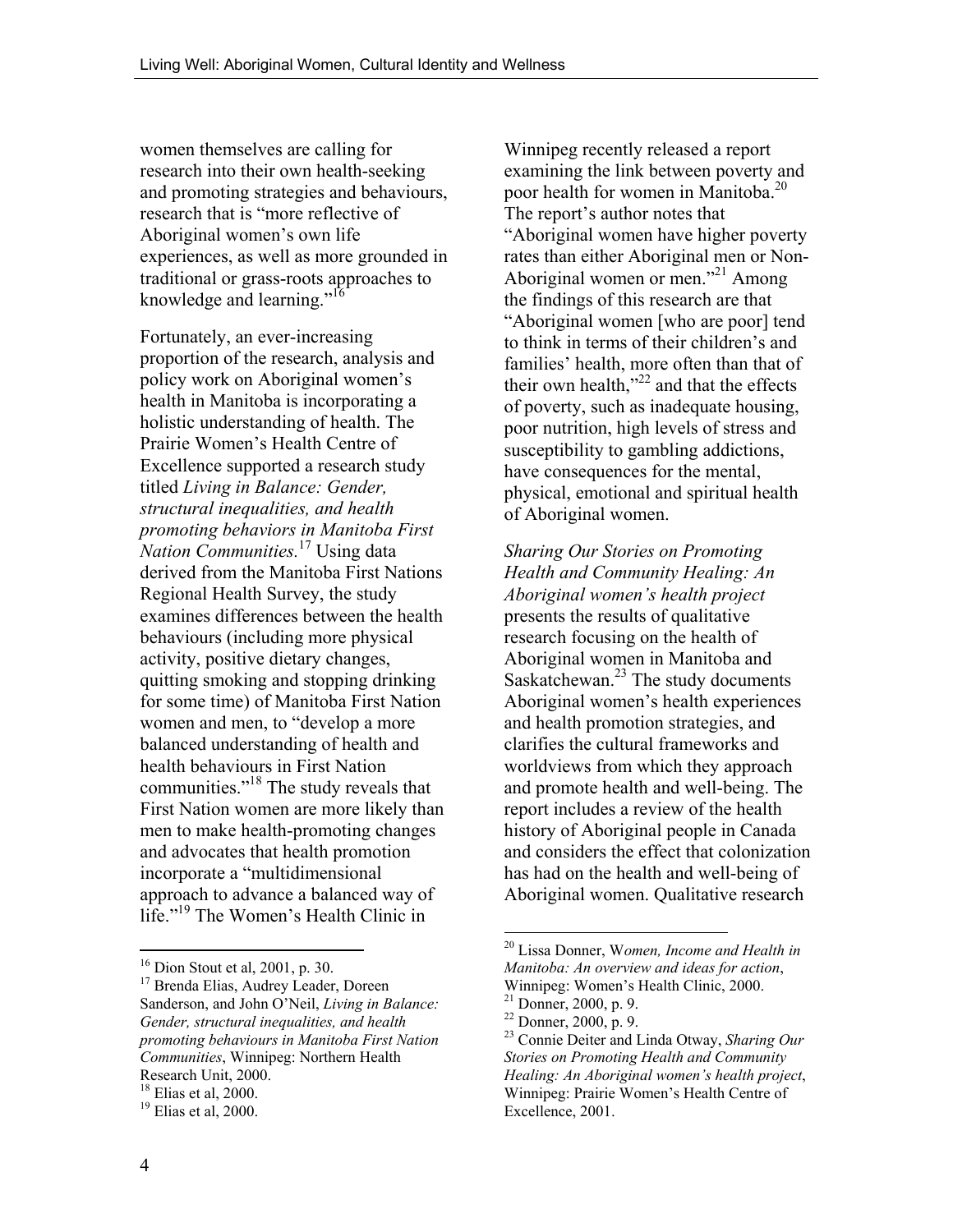conducted for the study consists of oral history interviews with 5 elderly women and a survey distributed to a sample group of 98 women. The authors incorporated traditional Aboriginal research practices into their methodology, such as offering gifts of tobacco to the elders who shared their knowledge with them. $^{24}$  Elders in the study emphasized the relationship between a person's physical problems and their spiritual and emotional state, linking their own childhood experience of trauma in residential school to their health problems later in life. The elders saw healing and wellness as a lifetime process that spiritual practices contribute to. They spoke of their own responsibility to contribute to the wellbeing of others in the community, such as youth and other elders, and of the community at large. Survey participants had a holistic understanding of health as something that is "not only physical, but includes emotional and spiritual… if one is out of balance with any of the domains, then she is unhealthy. Sickness, illness results from an imbalance." They felt that, in addition to being addiction- and violence-free, with a clean environment, active people and adequate health and recreation services, a healthy community is "one where everyone worked together and took care of another."25 Only a few of the women felt that they lived in a healthy community. Respondents recognized that the health of a community is inseparable from the health of the individuals in it: "Health is both a community and individual

1

responsibility… One person's health affects others in the community… Individual responsibility for health [is] the start to a healthy community."<sup>26</sup> In recognition of the fact that the way health is practiced and promoted in a community should reflect the community's understanding of health, the study recommends "that the federal, provincial and municipal governments of Canada recognize and accept an Aboriginal concept of health and healing by working towards wellness through holistic health approaches." $^{27}$  The study also acknowledges the underlying causes and contributors to the poor health status of Aboriginal women in its recommendation "that Aboriginal, federal, provincial and municipal governments maintain and increase funding for Aboriginal women to achieve higher education, better paying employment, adequate housing and affordable day-care and family support services, all of which will contribute to improving their health and well $beine$ .  $28$ 

<sup>&</sup>lt;sup>24</sup> "Research as a Spiritual Contract: An Aboriginal Women's Health Project", *Centres of Excellence for Women's Health Research Bulletin*, 2(3), 2002, p. 14-15. 25 Deiter and Otway, 2001, p. 19.

 $26$  Deiter and Otway, 2001, p. 23.

 $27$  Deiter and Otway, 2001, p. 24.

 $28$  Ibid.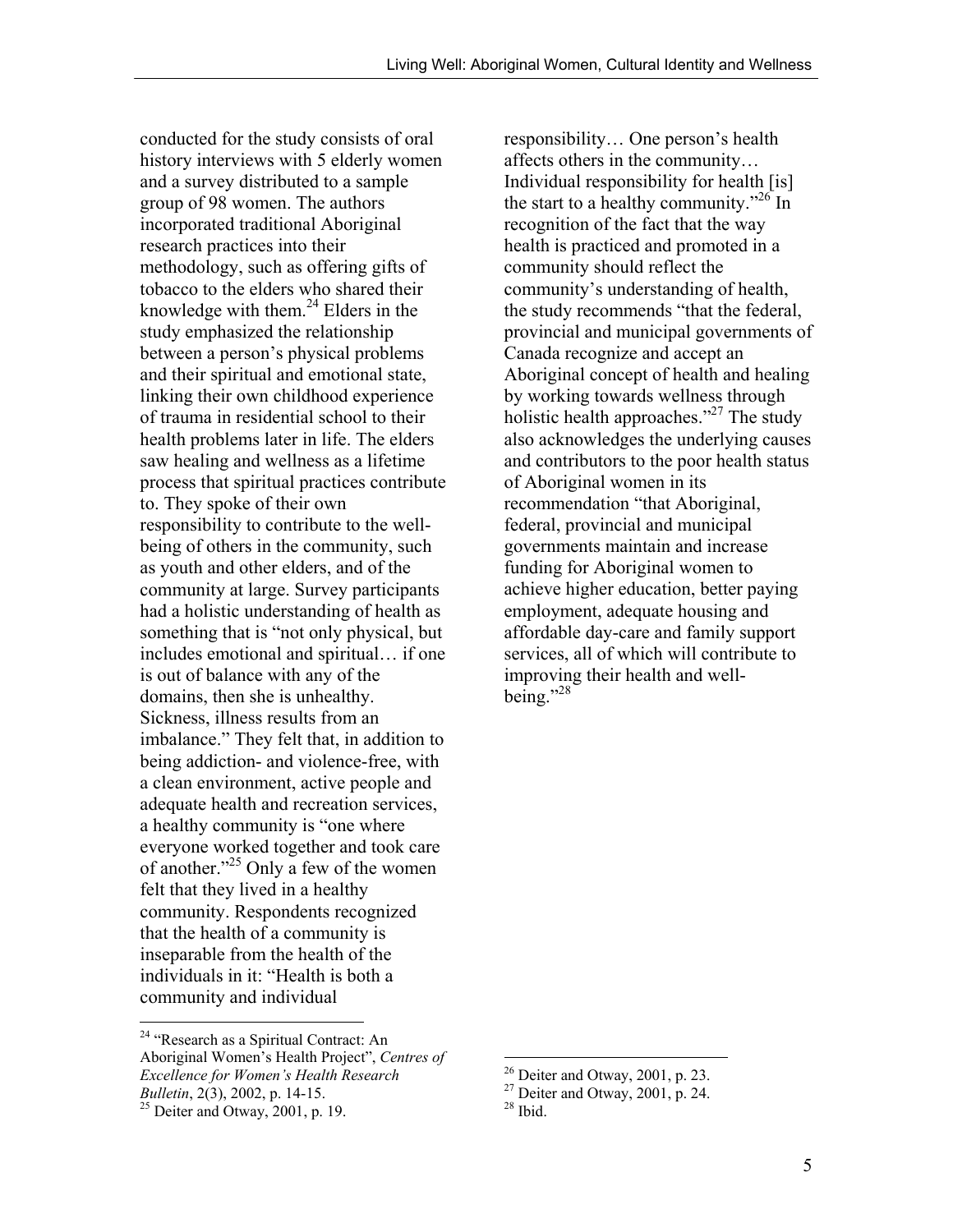# **3.0 METHODOLOGY**

The primary research questions of this project are: What contributes to the health and well-being of Aboriginal women, and what has influenced the identity of Aboriginal women? As the necessarily brief literature review indicates, very little research has been conducted that relates to the impact of cultural identity on Aboriginal women's wellness. The research team wanted to begin to fill this gap by rooting their exploration of cultural identity and wellness in the everyday life experiences and personal understandings of Aboriginal women in Manitoba. The qualitative research methods of focus group discussions and individual interviews with Aboriginal women were identified as the most appropriate ways to gain such an understanding.

The research process was guided by principles that reflect the values and beliefs of local Aboriginal communities. These principles, which have been formalized and used by other Aboriginal researchers, are<sup>-29</sup>

1. *The communality of knowledge and reciprocity*. This principle reminds us that as researchers, we are the interpreters – not the originators or owners – of knowledge. It states that research findings must be relevant, useful, and accessible to the communities that are involved in our research.

2. *The acknowledgement of spiritual connections*. This principle reminds us that we should make every attempt to respect and adhere to personal, local and community protocols throughout the research process.

3. *Relational accountability*. This principle reminds us that, as researchers, we are accountable for the process and outcome of our project.

4. *Holism*. This principle reminds us that the concept of holism should be incorporated throughout the research process, from design to final report.

In focus group discussions, participants, with the assistance of a facilitator, hold a discussion around a certain topic. The relatively open format of a focus group allows a research question to be explored in depth, and group participants can present any aspect of their experiences and ideas that they feel is relevant to the topic under discussion. The group facilitator, rather than simply observing or recording, is encouraged to share, attend to and learn from the experiences and ideas being presented. These features of focus groups give community members both voice and agency. The process of a focus group (in which participants open themselves up, share their experiences and knowledge and are free to present what matters most to them about a particular topic) can be as valuable for individuals and communities as any "results" produced

<sup>&</sup>lt;sup>29</sup> Shawn Wilson. Unpublished doctoral dissertation. Australia: Monash University, 2003.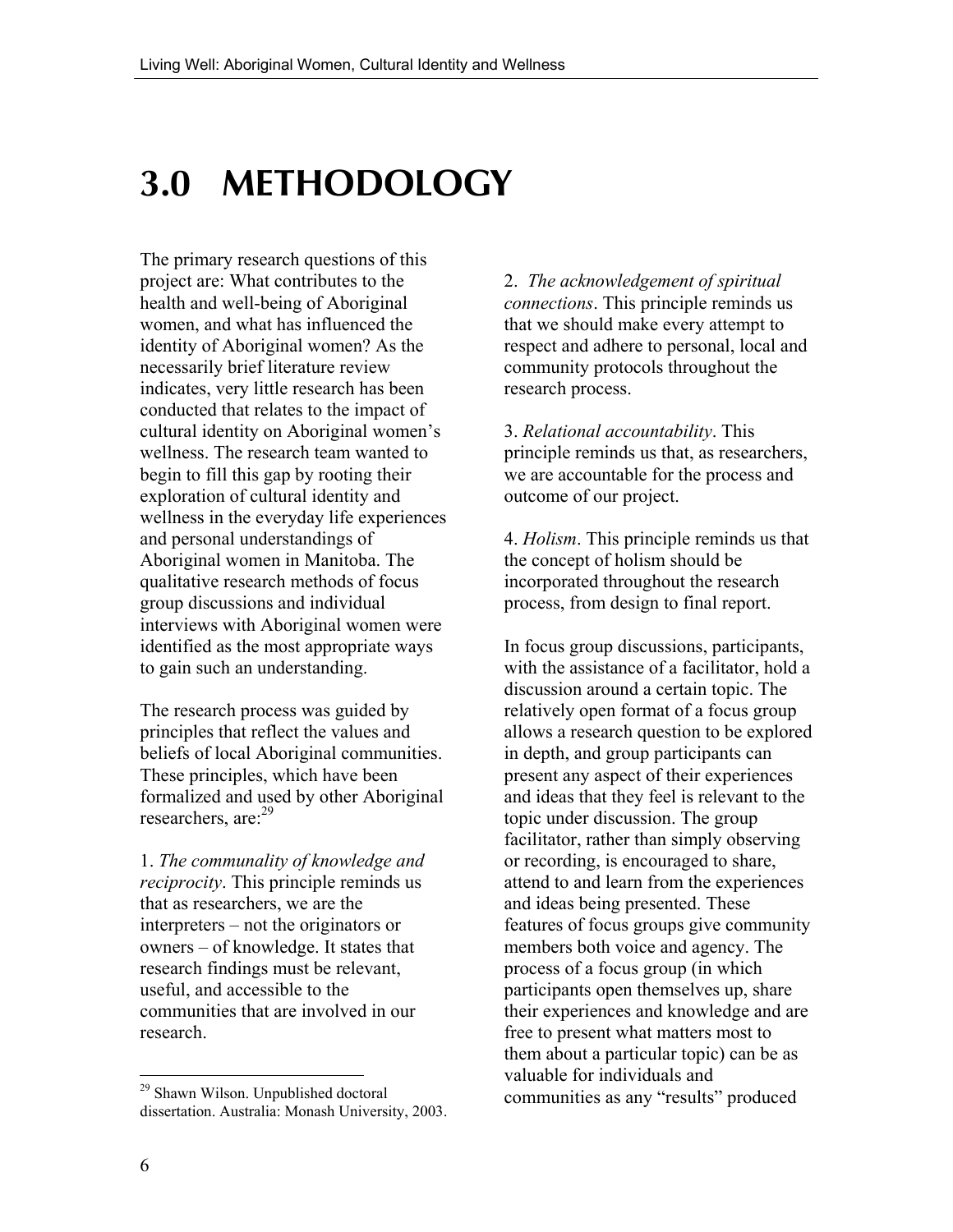by the method. The process also reflects the Aboriginal research principles of the communality of knowledge (in that focus group researchers interpret knowledge that is presented to them by or originates with the group participants) and relational accountability (in that the researchers are not directly in control of the contributions participants make, but instead must be accountable for creating and preserving a space in which participants can share knowledge).<sup>30</sup>

The focus group discussions and interviews were conducted in four Manitoba communities March and June 2003. The communities included a large urban centre, a First Nations community in Northern Manitoba, a small southern city and a community relatively close to several First Nations in Northern Manitoba. When selecting the communities, the research team sought to represent a spectrum of the conditions in which Aboriginal women in Manitoba live and the cultures and communities to which they belong. Four to six Aboriginal women participated in each of the four focus group discussions. Participants were invited to the group discussions by community members who work for local health care providers and community organizations. As it turned out, many of the participants either worked in health care or community organizations, or were students. The participants ranged from young adults to seniors, and included women who were Cree, Ojibway, Saulteaux and Métis, status and non-status, and two-spirit. Some of the participants had been recruited by invited participants, who

30 Alex Wilson and Janet Sarson. *Focus Groups for Social Change: A User's Handbook.* Duluth, MN: Praxis International, 2003 (in press).

 $\overline{a}$ 

brought along women whom they thought might be interested in and contribute to the discussions. Asking local community members to recruit participants enabled them to exercise some control over the research and acknowledged the importance of their knowledge of the community, community members and local and community protocols.

The focus group meetings and individual interviews were held in community spaces, including the library of a First Nation school, and Aboriginal health and wellness and drop-in centres. The discussions incorporated aspects of a talking circle, a protocol for group discussions frequently used in Manitoba's Aboriginal communities. Participants seated themselves in a circular arrangement of chairs. To attend to the physical needs of participants, food and beverages were provided at the meetings and, to acknowledge the value of their contribution to the research, each participant was given an honorarium. Each participant signed a consent form, which included a commitment to maintain the confidentiality of other group members (Appendix). The consent form also promised participants that any identifying information would be removed from the transcripts and analysis of the focus group meetings. The meetings, which lasted 1 to 2 hours, were audio-taped. Supplementary notes were also recorded by a research team member. Participants were given the opportunity to indicate whether they would like to read and respond to the analysis and findings of the research project and the majority requested a draft copy of the report. By inviting participants to provide feedback to the research project report, the research team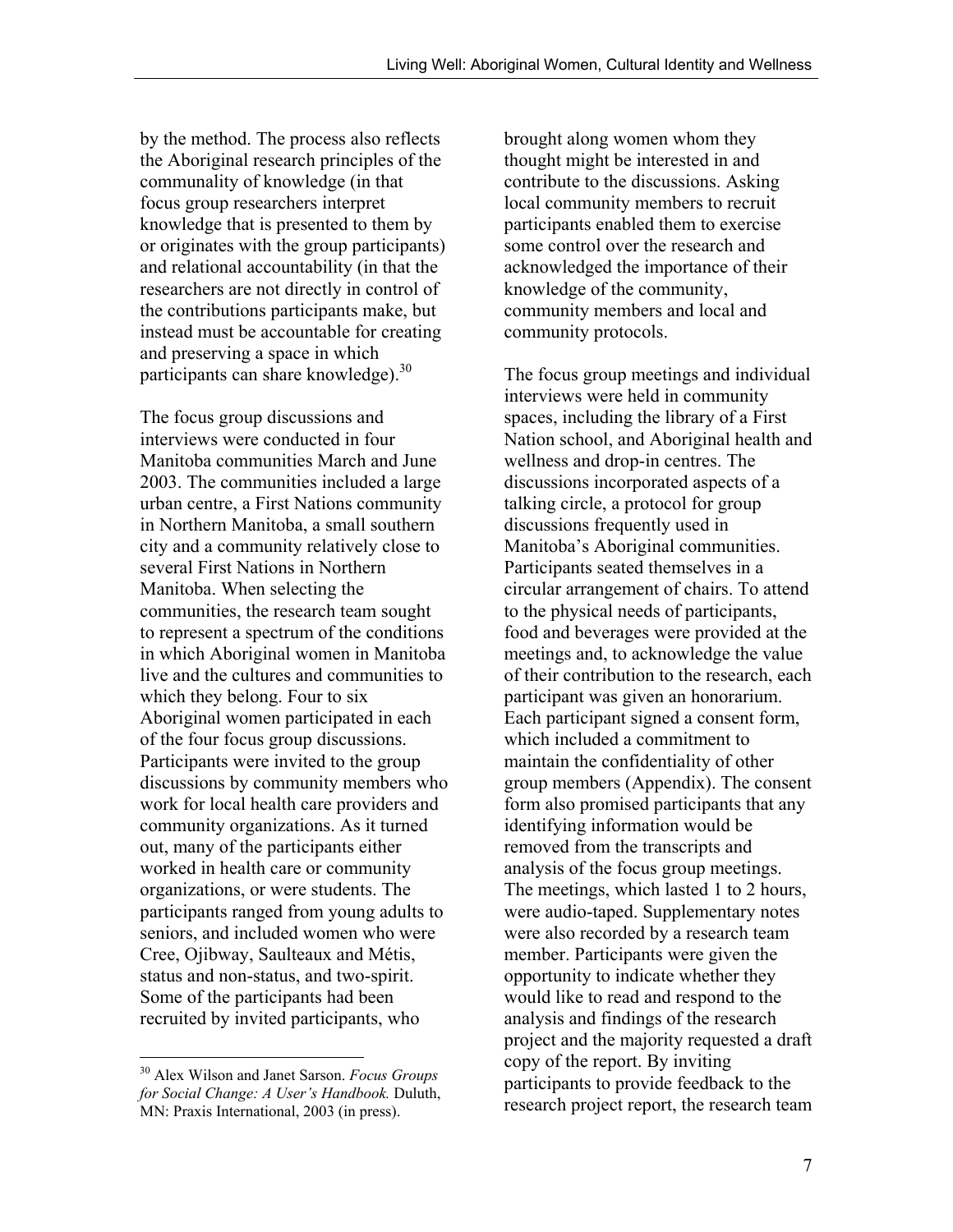affirmed the principles of the communality of knowledge and reciprocity, and relational accountability in the research process. Participants who had indicated that they would like to provide feedback, as well as members of the Aboriginal Women's Health Research Committee, were sent a draft version of this report for comment. Participants provided feedback and suggested recommendations that have been incorporated into the final sections of this report. Similarly, Committee members offered comments and suggestions from their perspectives as practitioners and leaders in the field of Aboriginal health.

A sequence of guiding questions was used to focus the group discussions and individual interviews on the primary research questions (What contributes to the health and well-being of Aboriginal women in Manitoba? What has influenced their identities?). The guiding questions were developed by the primary researcher, Alex Wilson, in conjunction with members of the Aboriginal Women's Health Research Committee. After participants were asked to introduce themselves (in whatever way

was comfortable for them), they were presented with questions about how they maintained their personal well-being (How do you practice well-being in your daily life? What are some ways that you try to be healthy? What are some ways that you take care of your own wellbeing or healing?). Next, they were asked about the wellness of their community (How is wellness a part of your community? What do you do on a day to day basis in your community that contributes to its wellness or healing? What are some ways that you take care of the wellness of healing of your community?). The final questions asked the women to imagine changes to the relationship between wellness and their community identities (What could your community do to strengthen Aboriginal women? What can we do as Aboriginal women to strengthen our communities?). When the notes, recordings and written transcripts of the focus group discussions and interviews were reviewed and analyzed, a picture of the health, well-being and identity of Aboriginal women in Manitoba emerged. These findings are presented on the following pages.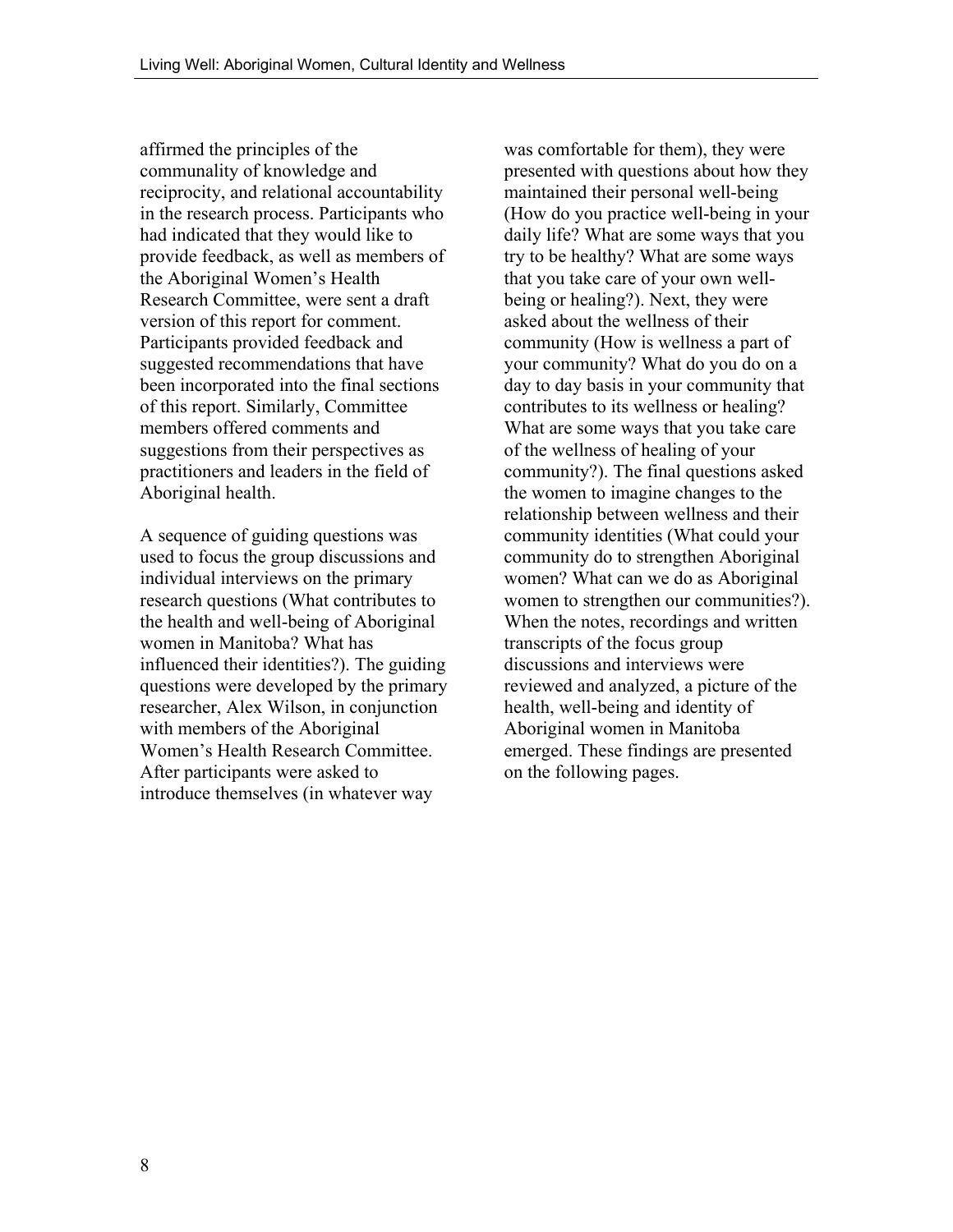# **4.0 FINDINGS**

### **Identity**

I've always known who I was as a Métis, as a mixed blood. I don't know how I knew that, because we had an opportunity to basically hide that if we wanted to, but I chose not to do that, and my identity has been very, very strong. Been intact, basically, as a far as that is concerned. So there is Cree and Saulteaux background, and also Scottish and French in our background. I think being from that community and having very strong Métis roots, and seeing my father and my mother living that really influenced my identity a lot and basically made me who I am today.

Each focus group discussion or interview began with the request that participants introduce themselves, in whatever way they were comfortable. In response, the participants first offered their name, followed by details that described who they are. For example, one participant stated her name, then declared the First Nation community in which she was born and the communities from which each of her parents came. She offered her family clan name and identified the home community of her husband. She spoke of her children, relating the age and gender of each one. In this and the other self-descriptions that were offered in the discussions and interviews, the women revealed identities that are inseparable from their connections to family, history, community, place and spirituality, and understood in the context of their whole **lives** 

In their introductions, every participant stated their current formal name. One participant identified herself with her name and a longer description of who she is, all spoken in her first language, Cree. Many also offered family names, clan names and traditional names. One participant, who presented her current name, her maiden name, her name during her previous marriage and her traditional name, began her introduction with the statement that she had kept all of the names that she'd ever had, because they are so much of her identity. Like many of the other participants, who, to varying extents, sketched out the stories of their lives, her identity encompasses her life experiences. Participants referred to their parents, partners, children, grandchildren, grandparents and great grandparents in their introductions, presenting identities deeply seated in family. A participant traced her family story through several generations, relating that a grandparent on one side of her family and a greatgrandparent on the other had died before her birth. These "gaps," she said, had always influenced her identity: "I have that thing about finding out about the missing pieces."

Almost every participant stated their home community and/or the First Nation to which they belong. Several participants also identified the home communities of their parents and grandparents. Many participants described leaving their home communities and arriving where they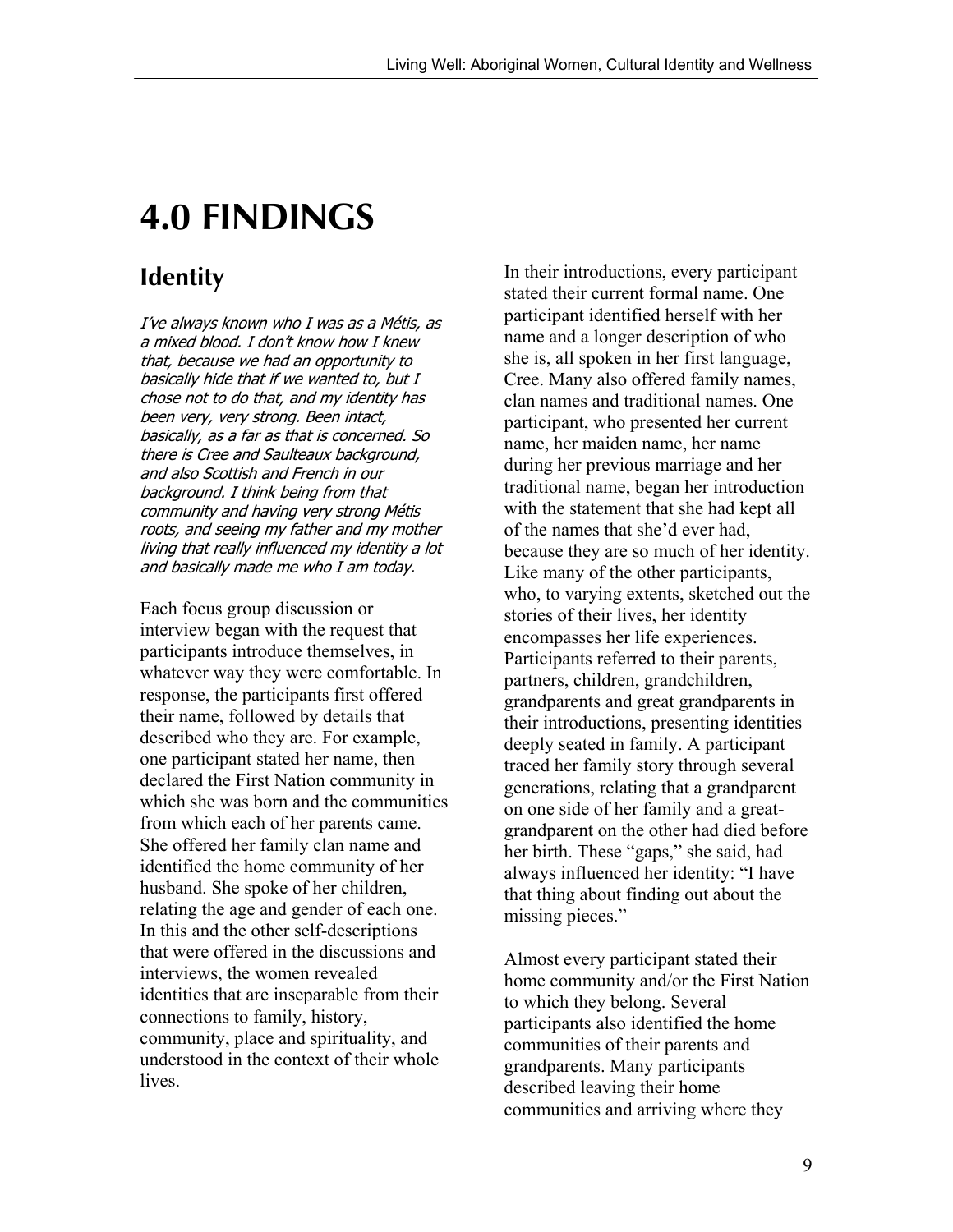now live, a process that sometimes involved a number of relocations. Several of those who had left their home communities added that they plan to return there. Clearly, the participants strongly identify with the places they - and their families -- are from. At the same time, most of those who live away from their home communities feel they are in a place that makes sense for them at this time of their lives. As one participant put it, "I come from many places in a geographical sense, and I feel connected to all of those places, so I can't just say that I'm from one place and now I'm from here. That's all part of who I am." As with their family stories, the women's stories of the places they are from, have been, are now and will return to, express an identity that encompasses the whole narrative of their lives.

Participants also proclaimed membership in communities that were not tied to a physical place. One woman stated that:

I'm involved in many communities. I guess the big community is the nations, the First Nations, the Métis Nation. That's really part of my life and community presence. Then, after or before or connected to, is all of these other communities that I'm part of. Of course, it's my home town as well. But it's also the two-spirit community. That's really important for me to say, because it is part of my life and it gives so much to me and the people that are in the two-spirit community. And the women that are part of that who are First Nation, Métis, whatever. And then my business community.

Other women identified themselves as connected to a community of colleagues, an international healing community, the First Nation community of their exhusband, their own small neighbourhood, the urban Aboriginal community, a community of women, and the mainstream community.

Many of the women included their occupations in their self-descriptions. The participants included women who work with health care and community organizations, who are students, parents and, as one woman described herself, domestic engineers. Every woman who participated was occupied with service to her community and/or family. Many women also alluded to an active spiritual life, often simply by presenting their traditional names, which connect them not just to family but also to a spiritual community. One woman stated that, "My identity has been stronger than ever in the past 20 years, because of my involvement in my spiritual roots." Many women concluded their presentations of self with summary statements that affirmed a deep level of satisfaction with who they are: "[I'm] busy and … happy these days," "Things are going well for me now," "[I'm] very happy with where I'm at."

### **The Practice of Personal Well-Being**

Wellness is balance in your life, physical, mental, emotional, spiritual. You always try to balance those things in your life. For example, physically, I'm always putting things into my body that I shouldn't be. I would be certainly out of balance in those other areas also. Or if emotionally or mentally something wasn't right, I'd be out of balance. For me, I try to balance all the areas. If I'm eating right and getting enough sleep, stuff like that, physically. Spiritually, whether or not you go to church or say your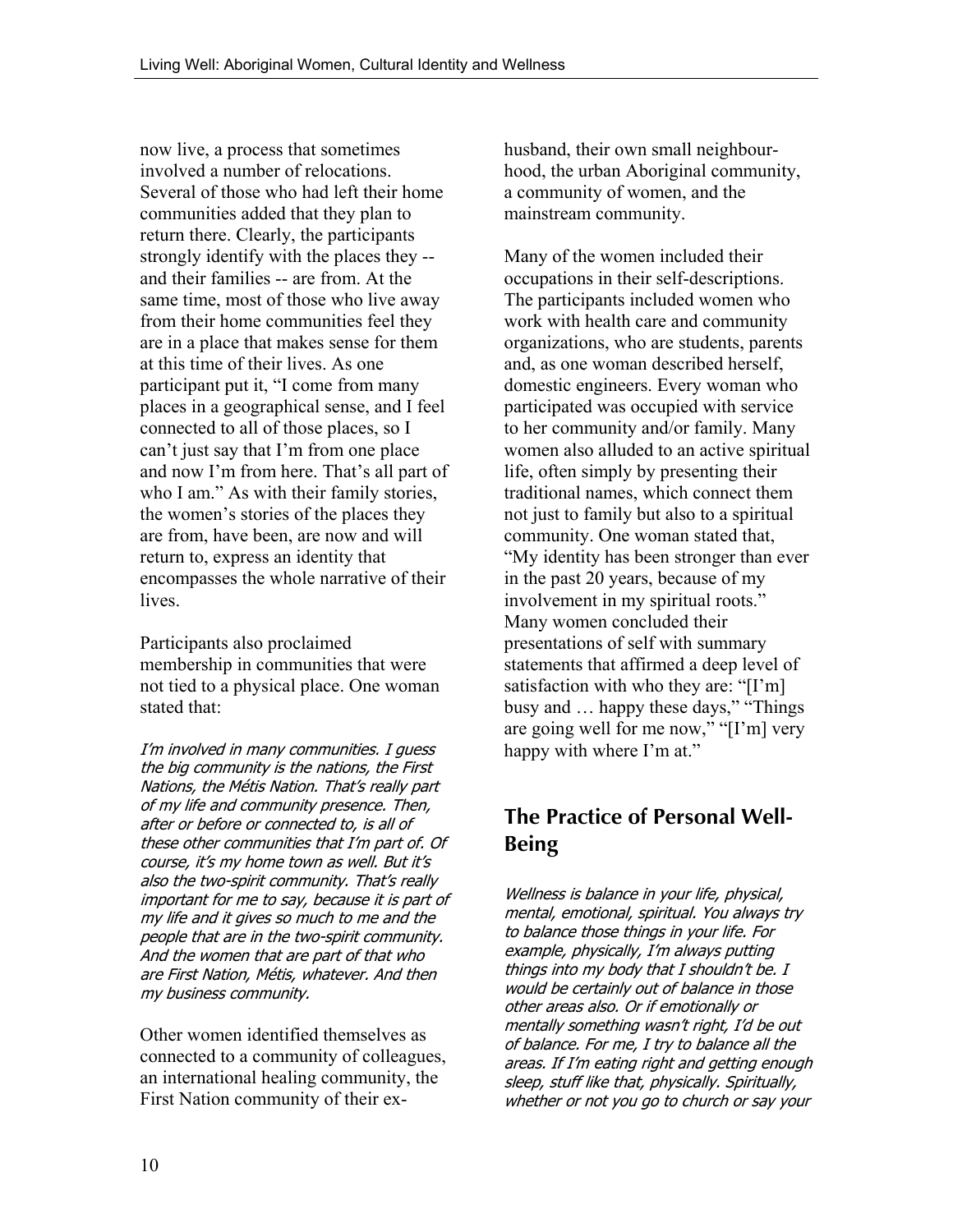prayers, whatever. And talking to people. To me, wellness starts with yourself, in your interactions or relationships with either your family or your community or nation*.*

When asked how they practice wellbeing in their daily lives, most of the participants briefly described ways that they take care of their physical bodies, such as eating healthily, adhering to a vegetarian diet, or avoiding junk food. Most of the women exercise regularly, taking walks, jogging, swimming or rollerblading. One woman happily stated that she takes pride in her body and feels good about the way she looks and feels. Taking care of our bodies, however, requires more than careful eating or exercise regimes. As a participant put it, "What I've found in my life is that everything is in our bodies. All the pain, all the sorrow and stress is in our physical bodies." Like many other participants, she has recognized that exercise is particularly valuable as a way to get rid of stress and anxieties. To take care of our bodies, to be well, the participants reminded us, is to take care of all aspects – physical, mental, emotional and spiritual – of ourselves and to maintain balance in our lives.

The women who participated in the research have rich spiritual lives. They pray, smudge, do ceremonies, follow Medicine Wheel teachings, meditate and use breathing techniques. Most of the women express their spirituality in daily practices. In her prayers each night, one woman thinks of "ten things that I'm thankful for that day." Another woman always carries sage and sweetgrass with her. Having them on hand, even when she doesn't have the time or place to use them, gives her a sense of well-being. Another woman spoke of her

relationship with the spirits around her. She talks to them, thanks them and asks them for guidance or watches for a little sign from them when she is unsure of things. This consciousness, she said, has really helped her with recent deaths that have occurred in her family. She knows that these people are in a better place, because they visit her, and she understands that their deaths are not a reason for sorrow. Daily communion with the Creator brings strength to another woman, something she shares easily with others: "I really think that that's made a significant difference in my life and my own well-being and how I relate to others. And the kind of energy I think I have in terms of my relationships, not only in my home, but outside of my home. In the community, too. And I feel good about that."

One participant related that when she wakes up every morning, she feels thankful that her heart is open and she can move around, and simply feels grateful to be alive. Many of the women find that their spiritual practices enable them to start (or restart) their day, a difficult situation, or a simple moment, "with a clear head":

I need to, in the morning, greet the day, in my house – I don't always have to go outside to do that. I can do that when I get up in the morning, too, look outside and see what it's like. So those things help me start my day and move through my day.

I do a breathing technique where I can just lie down and breathe for an hour and whatever it is will change shape somehow. Either there'll be more clarity or a new question or an answer. It will change shape completely and I'll know more what really is happening.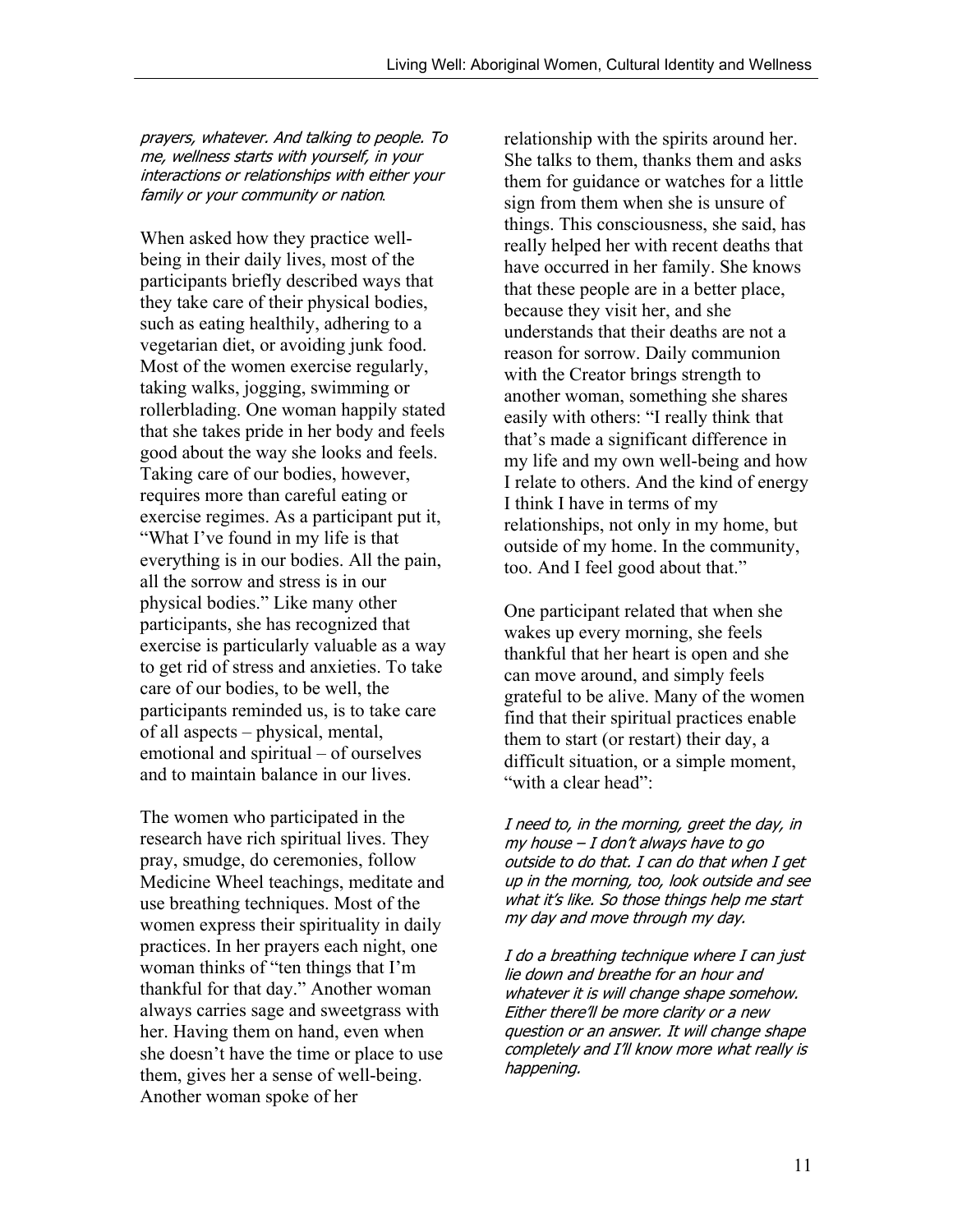[I meditate], not necessarily on a daily basis, but maybe on a moment-to-moment basis, because sometimes when I stop at a red light, I will close my eyes, for even 30 seconds. And I'll take a breath, I'll breathe, I'll reconnect with my essence.

Taking the time to feel their spiritual connection enables the women to refocus, gather confidence, anchor themselves, and recollect their identities: "I'm reminded of the earth. I'm reminded of who I'm supposed to be and who I am. I'm reminded of the relatives and my relations. All of those things."

The women talked extensively about their relationships with others. To take care of herself, one woman stated, "I get reconnected with the people [who] I love and care for." All the women spoke of the importance of finding and preserving time to spend with their immediate families and maintaining close contact with their extended families. One woman's desk at work is partially covered with rocks. Her children collect rocks, carry them in their pockets, and sometimes give them to her. She feels that there's a reason for this and keeps the rocks with her. Family and friends provide and invaluable circle of support to most of the women, and they acknowledge the importance of reciprocating that support:

I'm very glad that I have a roof over my head and nice food and my family takes care of themselves, and my children have families of their own. I look after my mother. But if there's something wrong in the family, if anyone is ill, then that has a ripple effect too. That affects me. Someone has to be there to take the little girl to school or – that's how it is. There's the self and then there's the extended parts of me that are with the people that I love.

Repeatedly, the women referred to the importance of being emotionally generous and responsible in their relationships with others. This generosity can be expressed in the simplest of exchanges: "You smile at someone and they tend to smile at someone else. Something as small as a smile spreads around and makes people feel good." Many of the women volunteer in their communities. As one woman explained, it's easier for most of us to give time rather than money, and the payoff for this generosity is good. Several of the women's comments revealed a shared commitment to extend honour and respect to others – to treat others the way we would all like to be treated: "[I] remind myself of who they are so that I can work with them better. Not them changing, but I can work with them better." One woman spoke of extending this generosity with the expectation that sometimes, at least, she will get something in return:

The difficult people, some of them I like, even though I know they're difficult, they could be difficult, but I try to be around them at times when they're not having such a hard time. They must be trying to teach me something, I think (laughs). Our teachers come in many forms.

Most of the women also spoke of the importance extending a similar generosity, honour and respect to themselves. For example, almost all the women described being deeply satisfied by their work. Most of the women have found jobs they love working, in some sense, in the service of their communities. Regarding themselves with generosity, honour and respect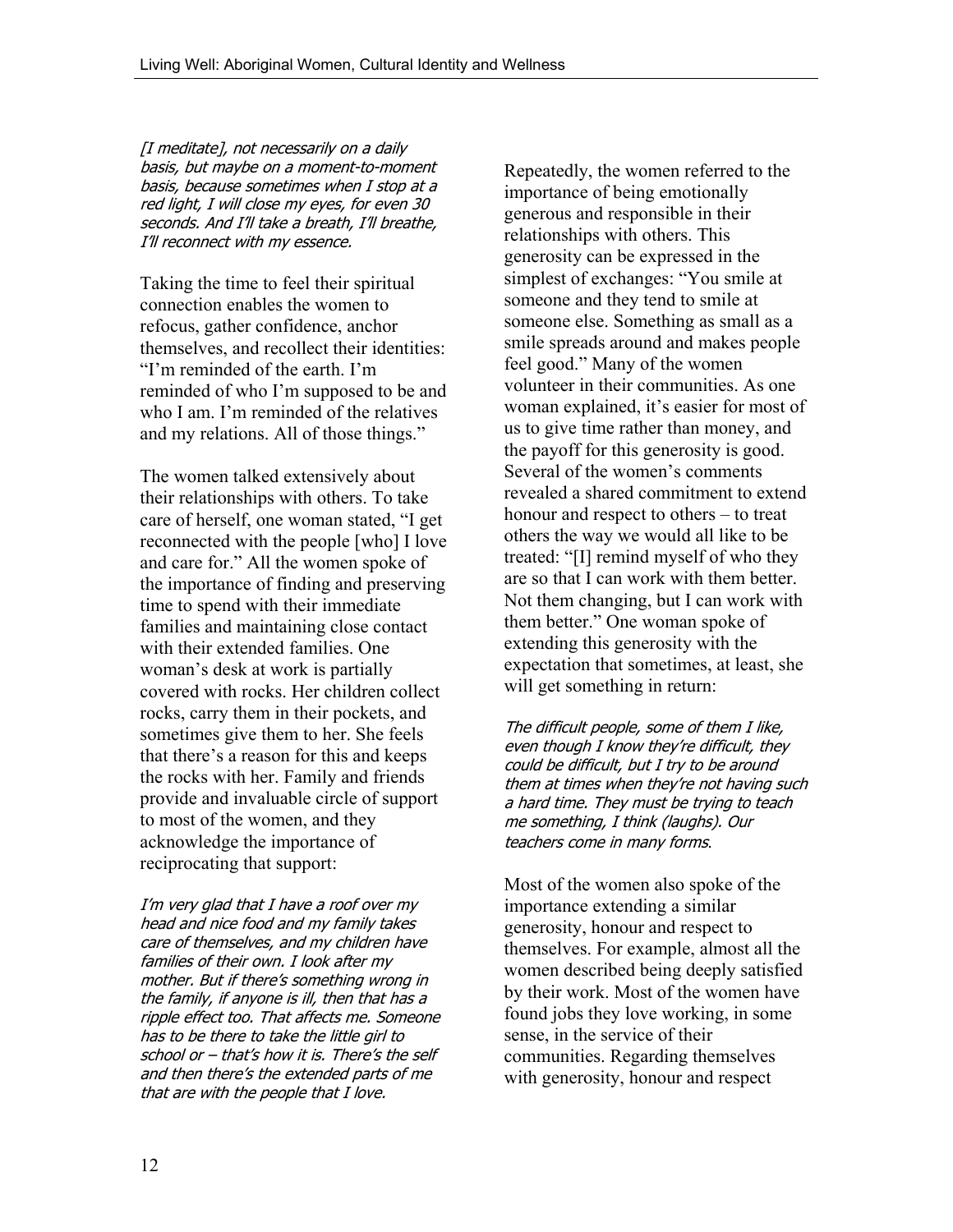leads the women to make healthy choices in their lives:

I really make conscious decisions these days about who I want to be around and who I don't want to be around, in terms of the kind of energy that I want to be with.

You choose who you want to be with. I guess that comes with experience and wellness in your life, because you tend to make a decision based on choosing life, rather than death or destruction. And I certainly do that now, because it's part of my life source. It's my survival.

I do feel that I have to decide how much I can do, because if I try and do too much, it doesn't work out for me, or for that other person. That's the thing about lying to myself, thinking that I was a caregiver in the past, and what I thought I should do, based on my internalized job description of what a caregiver was.

There's a number of ways that I've had to back off from doing too much. That's been one of the longest running lessons of my life, when to just get back to balance again and grant that other person their own space to fuck up entirely if that's what they're going to do, to manage in whatever way they're going to manage. That still comes back to me every once in a while, and then I know, by the situations that I'm in or the people that I come in contact with, because the parts that are unhealed in me, I will find myself in those situations again and again, and I still recognize that. I can recognize it on a conscious level now and I'm very grateful for that.

As part of taking care of their wellbeing, many of the women write, or find other ways to express themselves. One woman proudly stated that, "When I need to cry, I cry." Another remarked that, "I'm not scared of owning stuff and putting it on the table, but I think that well-being is also about expressing

anger and expressing those emotions that you just feel." Being able to express how you feel is particularly important in difficult times. One woman commented that, "When I'm under a lot of stress, I talk with somebody. It's too hard to keep it to yourself. Find someone you trust with your problem."

The women participating in the research have found many ways (some of which are presented above) to take care of their physical, mental, emotional and spiritual wellness. For many of the women, the combination of practical and careful attention to all aspects of their being and wellness seems to have made them unusually able to face challenges and take risks in their lives. Rather than avoiding stressful situations, the women have learned to deal with them as they arise and try to face what's really happening with courage and faith:

I'm a believer that the creator chooses the space for us to be in at a certain time, so there must be a lesson there for me to learn about the situation that I find myself in - teaching me a different way of coping, maybe, or a different way of relating. So I take those as lessons, if I experience some difficulty, to replenish myself or I look towards the creator.

A significant proportion of the participants had, in their mid-lives, returned to school or college, changed career direction, and/or began to work outside of the home for the first time. Some women shared stories of times of significant transformation in their lives:

I was carrying a lot of stuff from the past. I was hanging on to them and had to deal with them and let them go. I have a positive way now of dealing with things. I didn't know I was carrying those negative things. I stumbled upon them. I was taking this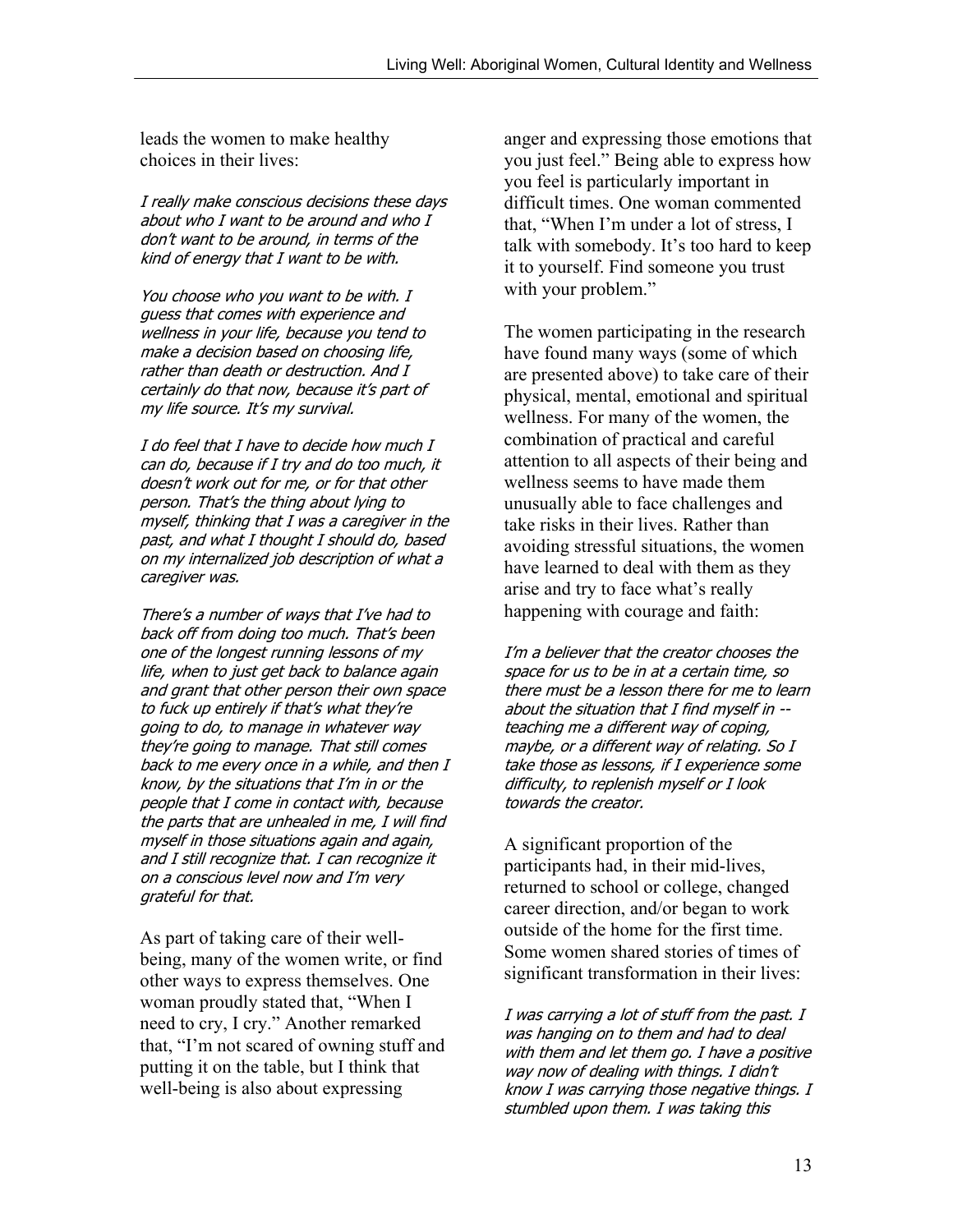counseling course, so these things started coming up for me. I didn't know, I wasn't aware of stuff that could affect you later from childhood… Back then, I used to cope with these things, I'd get upset or hurt and think, I'm going to go drink. It was my only way of coping, I think. Then after I went through all this therapy, I don't feel that way anymore. I think that was the biggest area, that emotional part, if you're not aware that you're carrying.

Another woman had lived on her home reserve all her life. She raised her own children there and had never worked outside her home. When her youngest child moved out, she began to attend a community college in a nearby town. Upon graduation, she and her husband moved to the small city where they now live and work. In the face of change, she said, she and her husband, "sort of found each other growing. We're more open. We're closer now than we were 30 years ago. It was sort of a brand new start for me and my husband. We're settled and we're happier now than we were a few years ago. And I love what I'm doing, going to work. I don't find it a chore. I enjoy it." This woman's story affirms another participant's assertion that, "Practicing well-being has a ripple effect for everyone that we're in contact with, including family, extended family, community and nation."

### **Contributing to Community Wellness**

I really feel and see the need for our community to be well, and I think that really begins with each of us. I try to practice that in my own daily life, and I try to emphasize that in the community too, especially through my work. If I'm able to be with a group of people where I can carry a message, to encourage them to be well and

to take care of each other in the workplace and encourage them to do that at home  $-I$ do that. I take advantage of each of those opportunities. And I share that with people*.*

The participants were asked to describe some of the ways that they take care of the wellness or healing of their communities. For many of the women, responsibility for the well-being of the community starts in their home, in their relationships with family and friends. Several women felt that one of their most significant contributions to the wellness of their community will be to raise their children to be whole and healthy people, to be "independent people who do not rely on others," "to become strong people, to understand the power of being themselves, to do whatever they want to do, and to know that they don't have to stay in relationships that are unhealthy." Some of the women are also very actively involved with their grandchildren, and take their responsibilities to them very seriously. A woman who is teaching her grandchildren traditional cultural ways, the Saulteaux and Cree languages and even how to make bannock, said, "That's my main goal, to teach whatever I've got to the little ones and see them grow up to be proud of where they come from." One woman described how, as a single mother, she also provided housing to people who are mentallyhandicapped. In this way, she was able to stay at home raising her children, bring in an income without using or fighting the system, and provide a muchneeded community service. Another woman talked about how she has always tried to make her home available as a kind of community drop-centre. Referring to the "kitchen table concept," she stated that, "There are more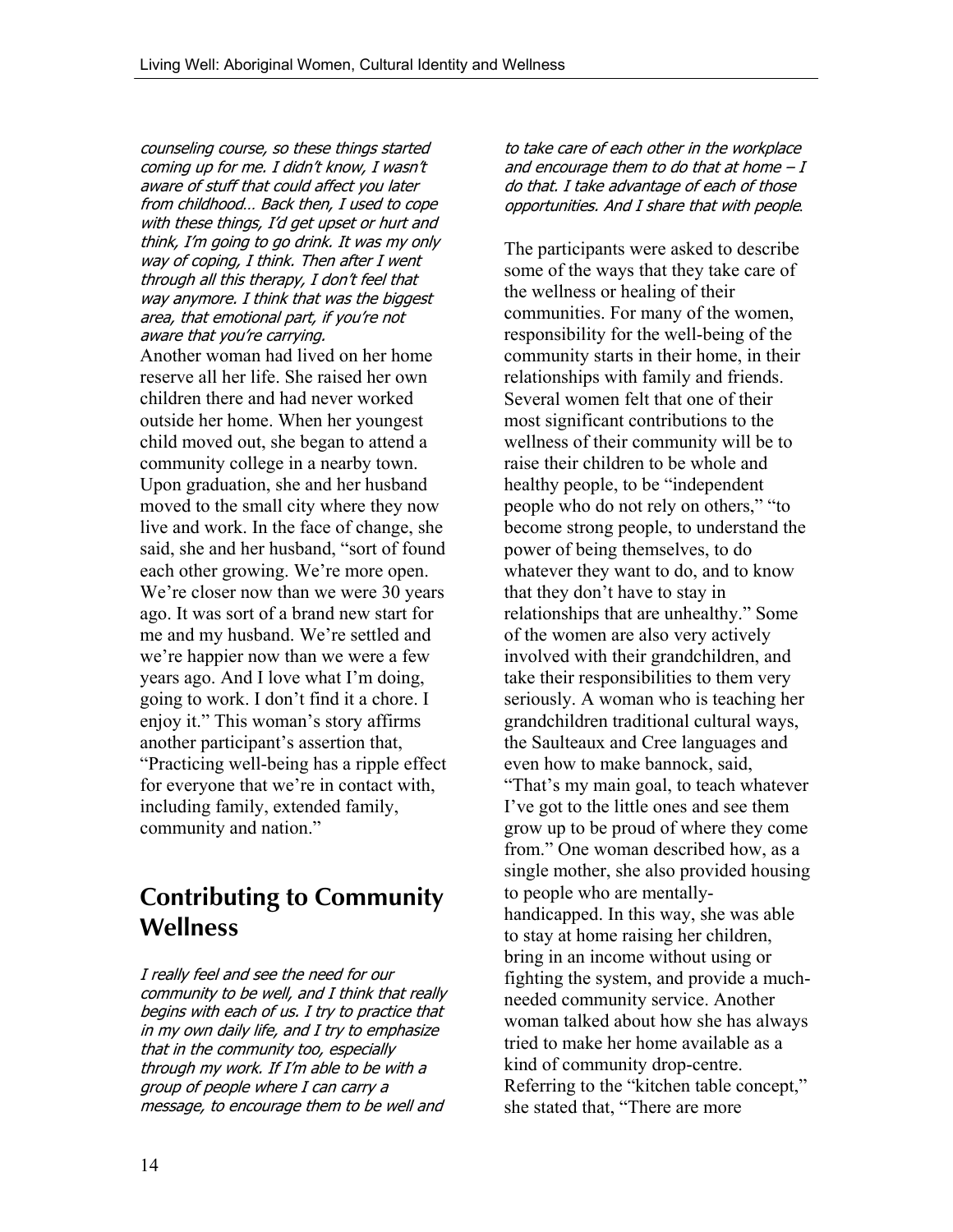decisions made around the kitchen table than there is in the government office or at the legislature." As well as providing a place where community members can gather and talk, she has recognized how important it is to listen, in particular to young parents, because our communities and families are now organized so that young parents, mothers and grandmothers no longer live closely together. "When parents are left on their own," she commented, "it's really difficult."

The women expressed a real awareness of the impact of their own behaviour on the well-being of their community. As one woman said, "If we're not well ourselves, how can we help others? By starting with each of us, I think that's how we can help each other and other people." In many ways, the women try to provide positive role models to their community members, whether by graduating from high school, being physical active, having the confidence to compete in a pageant, eating well, offering leadership, peacemaking, sharing their spirituality, or simply by "showing people a better way, leading them to a better place – that's the greatest joy!" Another woman described the importance of her return to the community after completing her postsecondary education:

If our people, our kids, leave here and go out for education and stay there, you don't get too much back, unless we come back and do something for our community. And then go out after you've done your time. Then go if you want to go, but come back and give back. That's what I believe.

The women care for the well-being of their communities in actions as humble as picking up garbage in the

neighbourhood, as generous as making the time to visit and keeping strong connections with older people in the community, as visionary as advocating for activities and services for youth, or as conscientious as trying "to find or to know resources in the community, too, so I can help people if they feel they need to talk to someone or need to go somewhere. Or somebody who can bring a good message to them, nurture them and take care of them. I try to identify those good people for them, so they can go into their circle to help." The women also engage in a wide range of volunteer activities, including participation in boards of community organizations, public outreach events for health care organizations, youth groups, and coaching activities. A woman who manages a hockey club gave an impassioned description of what her involvement means to her and her community:

They have this vision and this dream and the bottom line with this vision and the dream is their identity. Who they are, who we are, what are we capable of. And the hurdles that are there always. And they're there, you know. And the bars that keep getting higher and higher. Every tournament we have to jump another hurdle, but it's not the same hurdle for mainstream society … but we jump it anyway, because that's the way that you can go ahead. And so now, I just see myself as the person who is carrying the torch of the people that have already gone, because they passed away, the ones that had this dream of having a community hockey team. And it's preserved with Aboriginal backing… We can rise above – we can take every obstacle and turn it into a challenge. And we've had to and been successful.

The participants show a similarly high level of commitment to their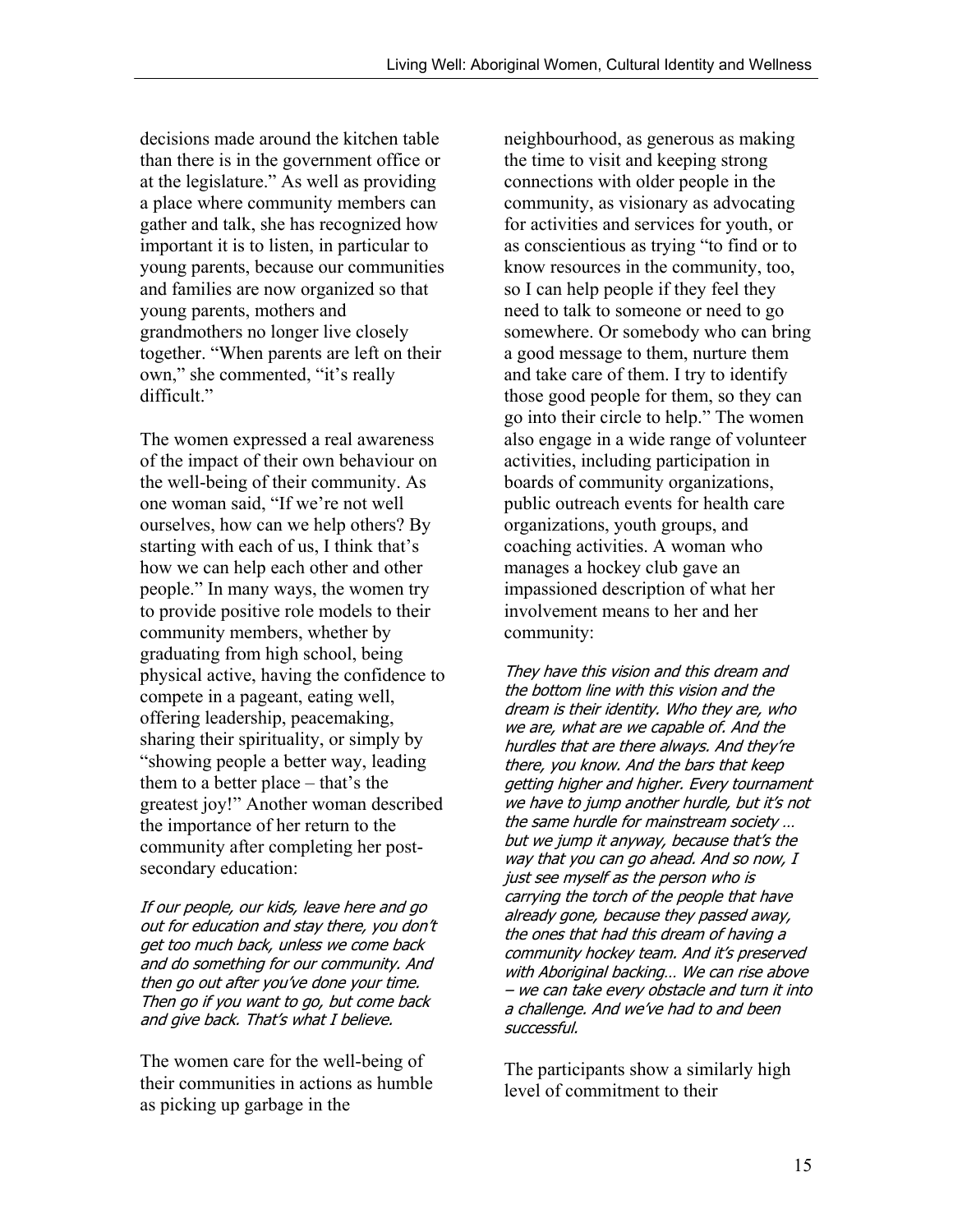community's well-being in their professional lives. All work in direct service to their communities, either at community or health care organizations, or in education. Women working in education spoke of the gratitude expressed by students on a daily basis for the time and patience given them, the shear pleasure of passing on the skills and knowledge they have, seeing the vulnerability and excitement in students' eyes when they learn something, and their own efforts to ensure that their school and system do nothing but benefit the community's children. Women working for a health care organization talked about their ambitious efforts to find "more positive ways, more positive things to do." The list was long. They arrange drop-in social events to bring community members into their facility, offer public education, try to break down barriers to and bridge gaps in services to Aboriginal people, and enhance the services their organization currently offers. One woman works on funding development at an Aboriginal community organization and plans to continue such work for other reserves and communities, to "show them what money is out there, available to establish programs for their communities." Another works hard to ensure that rather than doing things for the people with whom she works, she teaches them, so that they "leave with knowledge that will help them to better develop themselves or their community."

### **Strengthening Aboriginal Women in their Communities**

This one traditional person told me in this workshop, … childbirth … was one of the sacred ceremonies. Women have so much to offer. The way he put it, "When a woman's in the room, you feel the warmth." You bring the warmth in that room. I find that so true. Like, when you're not there, the kids say, "Where's Momma?" That's usually their best word, "Mom," whenever you're looking for something. You know?

Participants felt that to strengthen Aboriginal women, we must (as individuals and communities) reclaim the acknowledged importance of women in our traditional cultures. They understood that, before the introduction of European values, missionary influences and patriarchal systems, there was no question about whether men and women were equal. Following European contact, women lost a lot of respect and status:

Our traditional roles have been given away or taken – doesn't matter how it happened, but we're not as strong in our communities anymore. Once we were both the life-givers and decision-makers in our communities – culturally, traditionally, we have to take back that role.

One participant stated that, "If Aboriginal women are going to make an impact or be empowered by their communities, we have to go back to our roots, the basis of our cultures. That will lead us to respect and honour women … When honour and respect flow in our community, we won't have problems – it will empower everyone."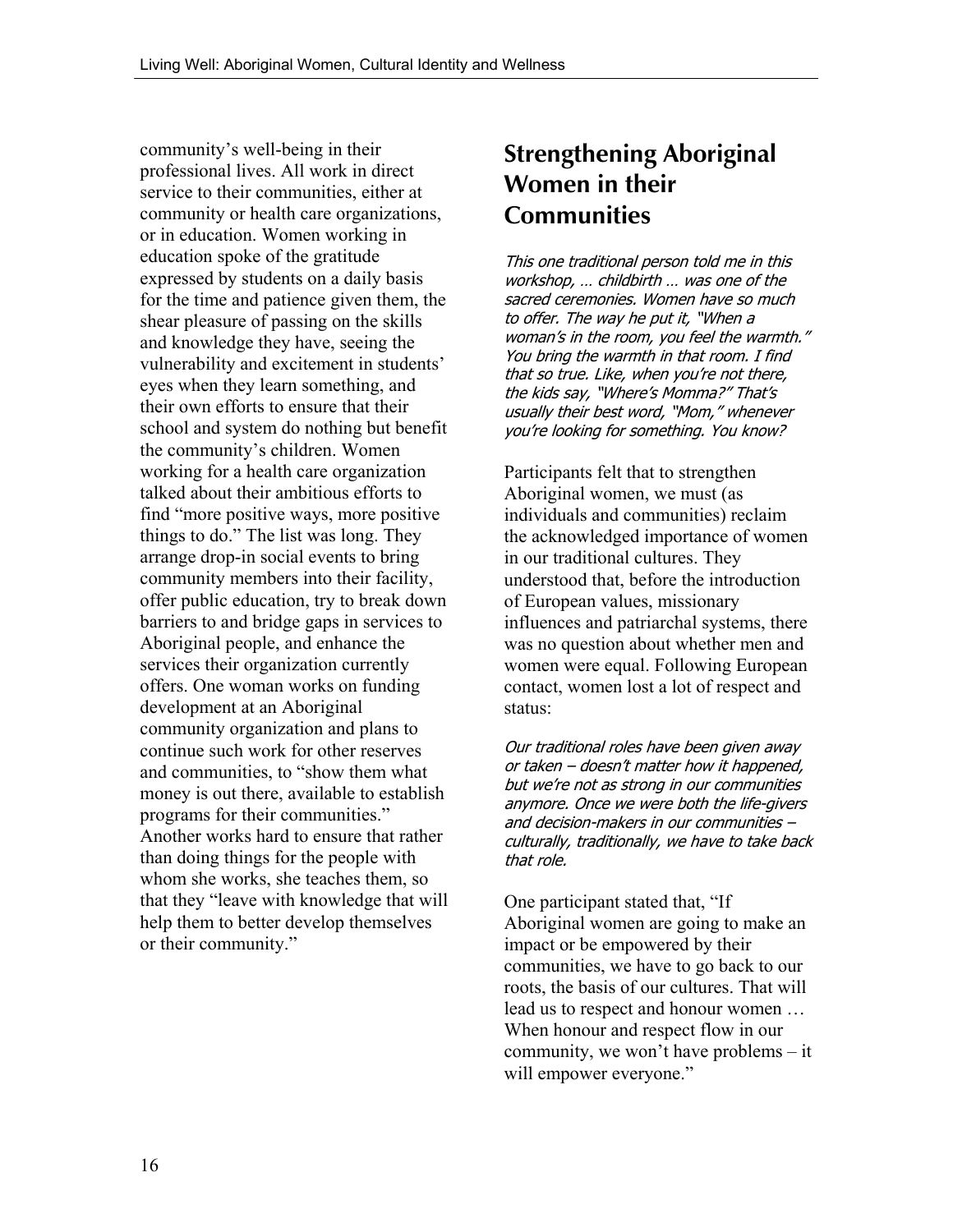Participants called for women to take responsibility for creating some of this much-needed and deserved honour and respect by actively supporting each other. As one woman pointed out, women "are still the backbones of our communities -- just not as recognized as we once were," or, as another remarked, "Aboriginal women are already empowered – we just need to start showing it to others." Participants called for greater representation of women in management and leadership positions. One woman spoke with frustration of how, although effectively her whole community is run by women -- with women filling the majority of staff positions, from worker to department head -- the top jobs in the community are taken by men.<sup>31</sup> She feels that the primary reason her community does not have a female leader is that "women aren't willing to elect women into those positions," and concludes that "we should just look at the value of what we can give each other and do for one another and not think, 'oh well – she's doing better than me, so I'm not going to vote for her.' " A woman in another group seconded her ideas:

I think we have to just start using our voices in our community. And acknowledging, starting with our mothers and our grandmothers, giving them their power back

 $\overline{a}$ 

– and taking ours. Exercising ours. And encouraging our children, our daughters and other women in the community. That's the way it's going to happen.

Participants also spoke extensively about the "career-or-family divide" that women face. Several women reminded the groups that women should be supported in whatever decision they make, whether, for example, they choose to work, to stay at home, or to stay at home and pursue an education at the same time. As the women pointed out, with the breakdown of traditional social structure, women generally don't have the strong support systems that their mothers, grandmothers and family once provided. Support systems to enable these choices, they felt, should be provided federally, provincially, by communities, and within families.

Honoring women should include valuing them as life-givers. As parents, we have the opportunity and responsibility to raise children who will value and respect women. One woman related that:

I heard an elder say, "The way you take care of your plant or your tree as it's growing, that's how it's going to turn out!" I think that's always so true. Bringing up children, it's how you take care of children, how straight they grow or how lop-sided they are. I think we need to work with the youth, the children too, with that need for wellness.

A number of women suggested that Aboriginal women will be strengthened when our communities take more responsibility for our children, connect with who they are now, and show more concern for who they will become. They asked that communities begin to listen more to children, look for ways to

<sup>&</sup>lt;sup>31</sup> This reflects general trends in the Aboriginal communities of Canada. Aboriginal women are more likely to have a university degree or postsecondary school experience than are Aboriginal men, and have higher employment rates than do Aboriginal men. In spite of this, the vast majority of Aboriginal women are employed in sales, service, clerical and administrative positions (Madeleine Dion Stout, Gregory D. Kipling and Roberta Stout. *Aboriginal Women's Health Research Synthesis Project: Final Report.* Winnipeg: Centres of Excellence for Women's Health, May 2001).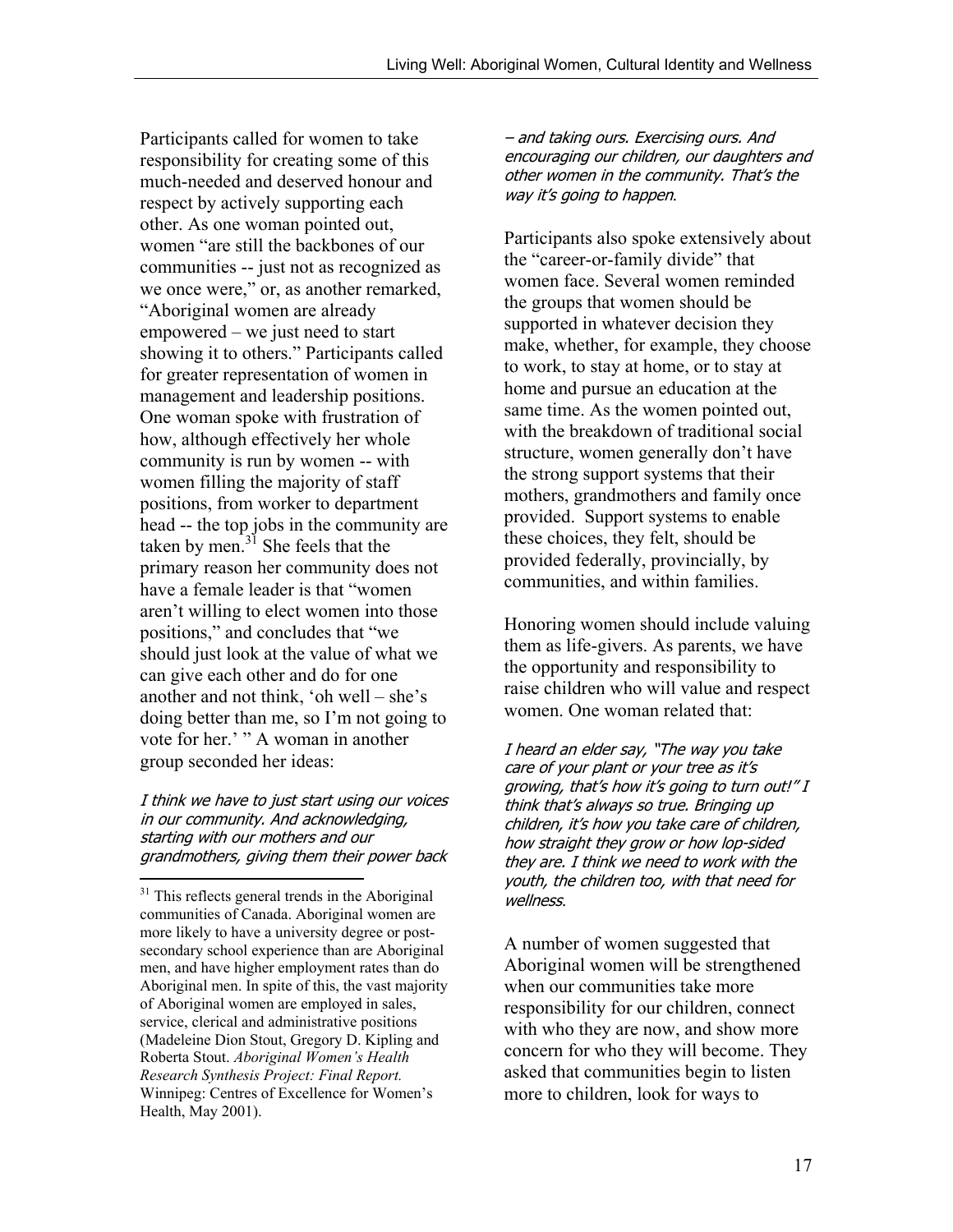mentor them, provide activities that they can enjoy and succeed in, protect them and raise their expectations of the school system. Education, one woman pointed out, can bring us "a sense of belonging and adding to everything, a contribution to the community you live in through your education." Traditional values will be reclaimed, in part, women felt, when we ensure that history – that is, "what really happened" – traditional teachings and Aboriginal languages are presented in community schools. As one woman explained, "If you know your language, you will know your culture. You will know about the family system, the old traditional value, and it will help you." School is a place where children can be taught "about the importance of women and their roles, and also about the importance of men," a lesson particularly valuable to those children who are unlikely to learn it at home.

Participants also suggested that women will be strengthened when communities provide our elders and men with some of the supports they need. "There are a lot of support groups for women, but what about men?" one woman asked. Other women commented that while women are getting stronger, men seem to "feel threatened," that they are "on the sidelines … not participating," and that they "don't know what's appropriate or what's not nowadays," or "what's expected of them anymore." The women called for support for men, both to help them change their attitudes about women and to enable them to recover a sense of their own strength and value. Participants were also bothered by changes in our attitudes to elders: "We don't look to our elders anymore. Instead, we put them away in a home.

They're our best resource." As individuals and as communities, one woman stated, we can be strengthened by "the bits and pieces of wisdom and knowledge that elders can offer and that we can offer each other."

The women's greatest concern, when considering how their wellness might be strengthened, was the need for communities to take ownership and control of their own cultures. A woman declared that:

We're quilty of lateral violence. We're not happy for someone's success – we're jealous! That stems from our historical treatment – now we're doing it to each other, as Aboriginal people. The Metis against First Nations, First Nations against each other, family against family. Lateral violence is like a disease among our people. We treat each other so badly, yet we should be grateful for their successes because they're making pathways for us.

Another woman shared the story of her return to school, only to hear that people in her community were saying, "Why is she going back to school? She's always going to school. What's the matter with her? Why can't she learn?" Women felt it urgent that we address the jealousy in our communities and challenge each other when it appears:

People return to the community and have that attitude on them all the time. It burns them out very quickly. In our community, some really good people have come back and tried so hard, and before long, a couple of years, they're the enemy … They become apathetic as well.

Instead of tearing each other down, a participant commented, "we all need to empower each other." One woman described her community, the site of a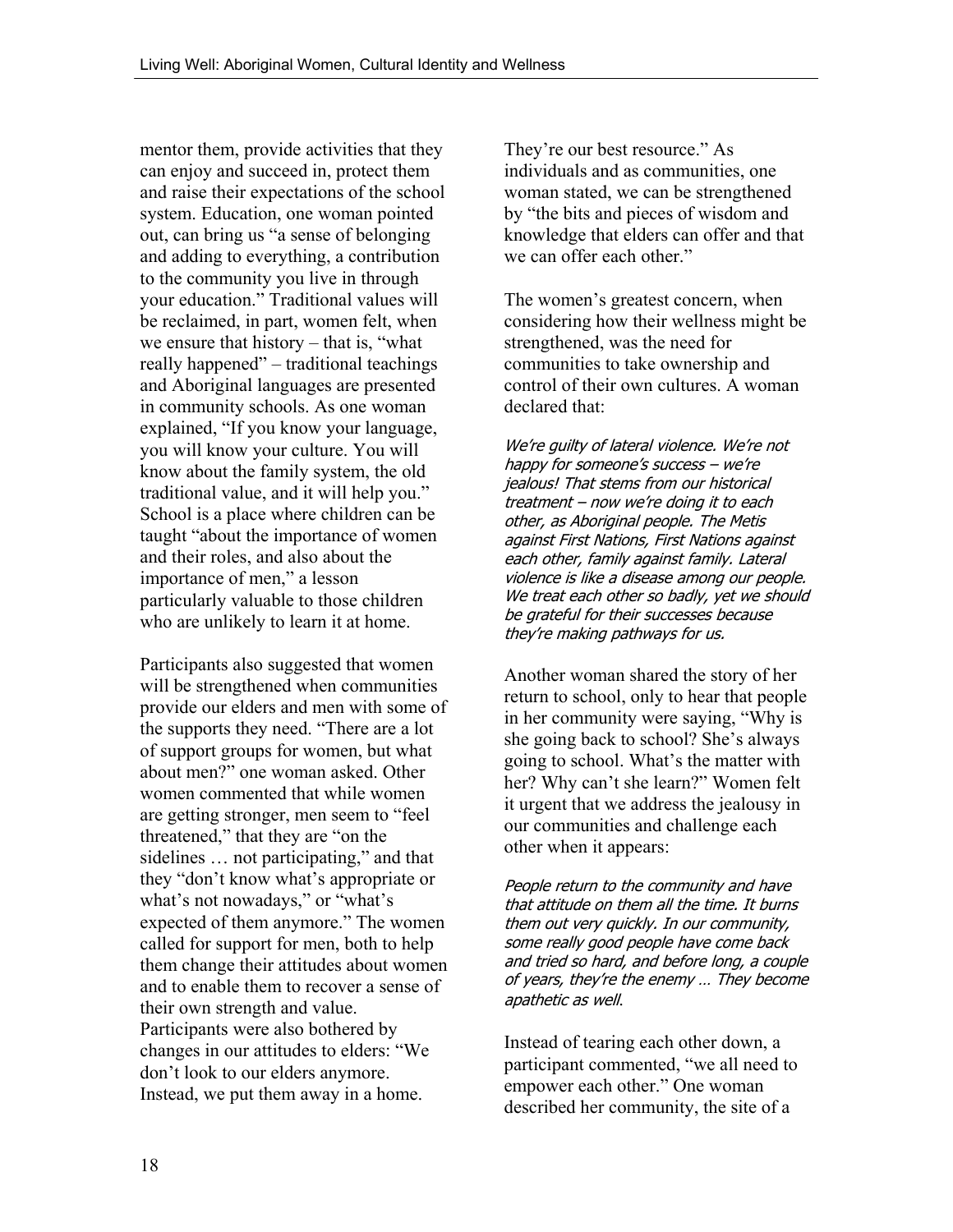casino, as "shiny economically on the outside, but socially, inside, it's rotten. That's a strong word – maybe we're recovering." Another participant remarked that the casino was contributing to a total breakdown of family structure: "There's more money being generated within the community, but what is that doing to children?... We don't need another addiction in our communities."

Solutions to the community problems described above require visionary leadership. A participant in one group was asked to dream a future for her community. Her answer revealed the courageous imagination, committed concern, common sense and great expectations that we need our community leaders to possess:

Well, one of the biggest areas is housing on reserves. There'd be no overcrowding. They'd all have one house each (laughter). The way that the women work today, like they cap programming, the education and health and stuff like that. There'd be no caps on what you need, like the schools. High school would be high quality education. They'd have a hospital within the community. Doctors, therapists, maybe even a traditional healing program right in the community. Clean water. Proper, modern sewer systems. Those infrastructures would be all there, so they wouldn't have to be getting sick all the time from overcrowding or poor quality water. Junk food would be banned … We'd have to grow our own gardens … The roads would be paved, not muddy or dusty. You can't even go outside to hang your clothes in most communities. What else? There'd be a lot of traditional teaching, because living in harmony – like today they're all fighting with each other. Using the elders and the youth also. Youth programming. Giving your staff, praising them and stuff like that, retreats, thanking them for their services. What else? Help to bring the women's, female youth programs, stuff like that. Native language also is a big area that needs to be addressed. Sustaining our language. Being a part of tradition, teaching my youth, my children, that there's more than just living in the community, like, hunting, fishing – sustaining all those traditional ways, either be taught in the school or go out to family camps. Even the TV that we watch … maybe we have it to relax. Satellite systems, what they see on TV, the violence. Banning the violent programming. I don't know about transportation. When you get access to a bigger community, it just brings bigger problems (laughs). I don't know if I'd want just isolated, or access, or semi -- maybe a big airport (laughs at self).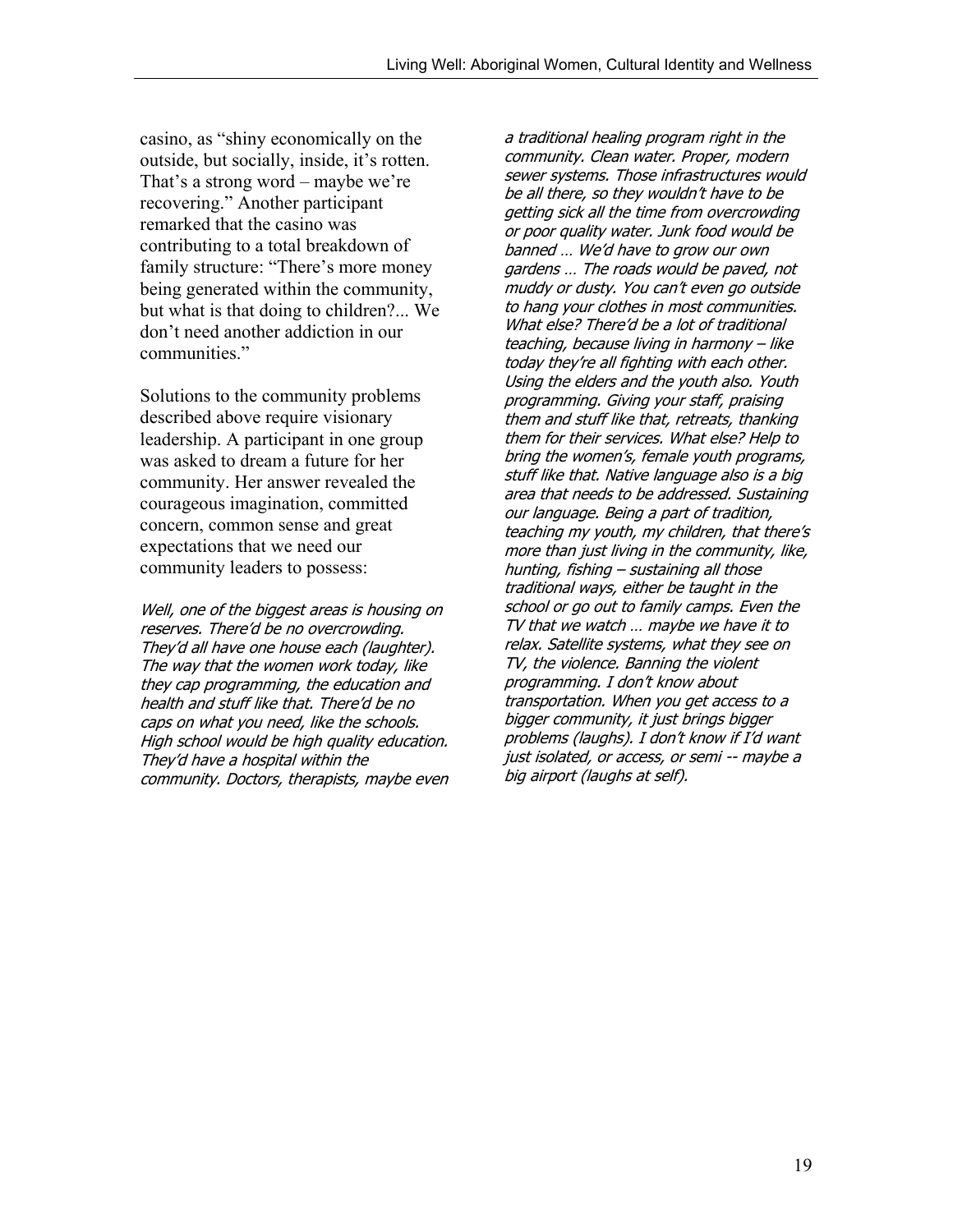### **A Vision of Aboriginal Women's Wellness**<sup>32</sup>



 $32$  This figure is based on an image developed by Fyre Jean Graveline and Maryann Whitefish in response to a draft version of this report.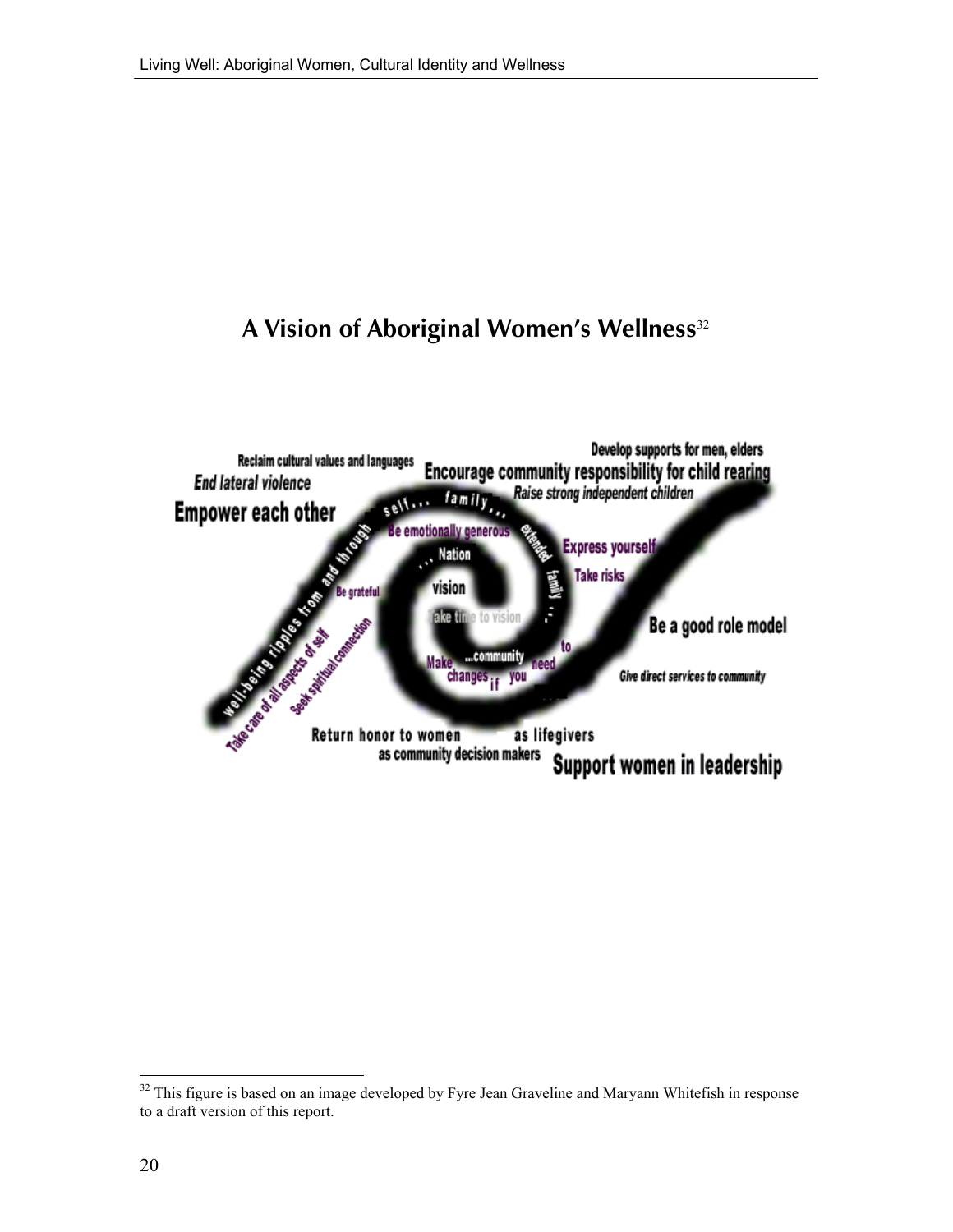# **5.0 CONCLUSION**

The Aboriginal women who participated in this research project take care of their health and wellness by attending to and maintaining balance between all aspects – physical, mental, emotional and spiritual – of their being. The women's identities are inseparable from their family, history, community, place and spirituality, and understood in the context of their whole lives. Their sense of community identity is strong, rooted in their families, embracing friends, neighbours, peers, colleagues and people with shared experiences and interests, and extending to the First Nations they are a part of. The women emphasized the importance of spirituality, manifested in daily practices such as prayer, smudging or simply an ongoing commitment to extend honour and respect to others. They are conscious of the importance of their roles as life-givers, care-givers and decision-makers in their immediate families, extended families, communities and Nations. Their responsibilities in these roles start in their homes and are manifested in their relationships with family and friends. The women understand the importance of being well themselves so that they can raise their children, help their grandchildren and assist community members to become whole and healthy people. The women continue to take these responsibilities on, even while, with the breakdown of traditional social structures, they have lost many of the strong support systems once provided by mothers, grandmothers, families and communities. The women's attention to

all aspects of their being and wellness has made them unusually able to face challenges and take risks in their lives.

The women expressed a tremendous willingness to take responsibility for their own well-being and that of their communities, as well as the hope and expectation that others be willing to do the same.<sup>33</sup> The women emphasized the importance of reclaiming tradition and returning honour and respect to women for the roles they perform in our families and communities. They spoke of the need to encourage women to actively support each other. They also recognized the need to create more supports for men, many of whom now are struggling to maintain or recover a sense of their own strength and value; for children, who, as always, need and deserve our care, protection and guidance; and for elders, who offer us wisdom and knowledge derived from their lengthy life experience. With an appreciation that their own well-being is closely linked to that of their communities, the women understand that as their communities assume more control and ownership of their own cultures, both communities and women become stronger and healthier.

The relationship between the identity of Aboriginal women in Manitoba and their

<sup>&</sup>lt;sup>33</sup> These values were evident in the interactions between focus group participants. At each meeting, the women quickly created community, easily exchanging humour and empathy, affirming and supporting each other's understandings and experiences.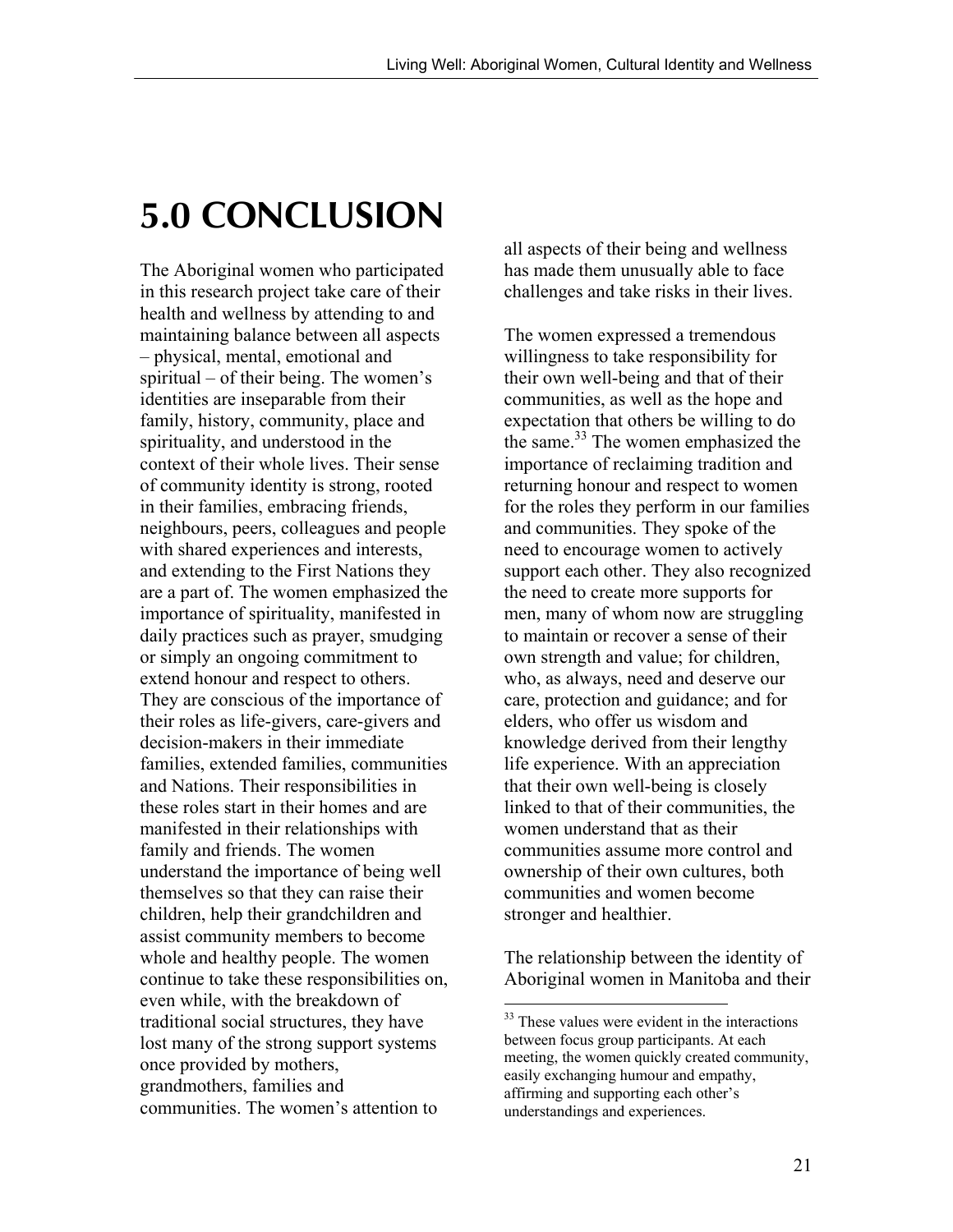health and well-being has several implications for health care providers, policy makers and professionals. The women participating in this research project envision their own identities and wellness in holistic terms. These understandings affirm the importance of moving beyond a scientific approach to health and healing to integrate holistic understandings of and approaches to health (including traditional medicine) into health care practices and policies. Health care practitioners, providers and policy makers should recognize, work with and expand upon existing resources that support the health of Aboriginal women and their communities. For example, as life-givers, care-givers and decision-makers, Aboriginal women in many ways are the health gatekeepers of their communities. Health care providers and policy makers should seek to strengthen Aboriginal women by acknowledging the value of the family and community roles and responsibilities they have assumed, by creating and supporting opportunities for them to work together, and by soliciting their input on service delivery and policy direction. Further research into the connection between the well-being and identity of Aboriginal women, for example research that focuses on the identity and well-being of Aboriginal women in remote communities, will enhance our understanding. The family and community roles and responsibilities of Aboriginal women should also be acknowledged in education and recruitment programs for Aboriginal health care professionals and administrators. Programming and funding should be designed to accommodate the multiple responsibilities of the women, rather

than forcing them to choose between career and family. In particular, programming and funding should be available to women who return to or begin a career after raising their children.

The women's shared holistic understanding of identity and well-being also illustrates the importance of a community health approach. The women do not separate their own selves or wellbeing from the selves or well-being of the children, men, elders and communities with whom they share their lives. Health care practitioners, providers and policy makers should assume a similar approach. As the women pointed out, community issues, such as housing conditions or a decision to build a casino, can have a significant impact on the health of Aboriginal women. Health care practitioners, providers and policy makers in Aboriginal communities should be willing to support community efforts to address such issues. In partnership with Aboriginal people and communities, they should work to identify the particular strengths and needs of all the community members (including women, men, children or elders) and communities they are serving, then design programming and services that draw upon those strengths and attend to those needs. Moving toward community-directed health programming and services addresses some of the need for community control and ownership identified by the women in this project. The federal government's current initiative to transfer jurisdiction of medical programs and services to First Nations communities, tribal councils and organizations reflects a similar understanding of the need to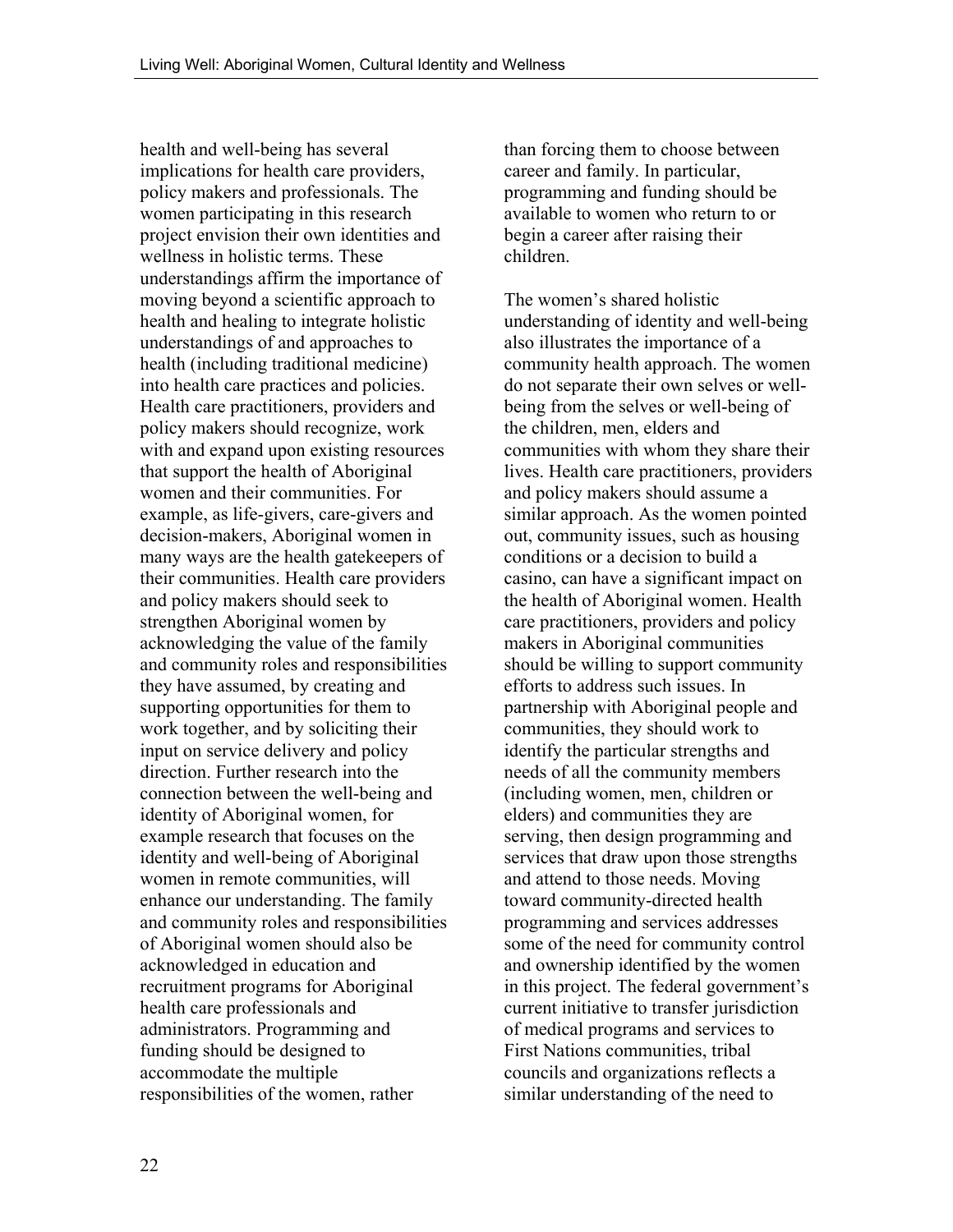return control of health care to Aboriginal communities. Aboriginal community ownership of health care, however, requires more than a jurisdictional transfer.34 Health care practitioners, providers and policy makers, as well as federal and provincial governments, need to assist Aboriginal communities' in the development of the infrastructure, human resources and administrative structures needed to create and control health care services that are rooted in the cultural practices and values of the Aboriginal people they are serving.

<sup>34</sup> Janet Smylie, *SOGC Policy Statement: A Guide for Health Professionals Working with Aboriginal Peoples*. Rogers Media: Toronto, 2001.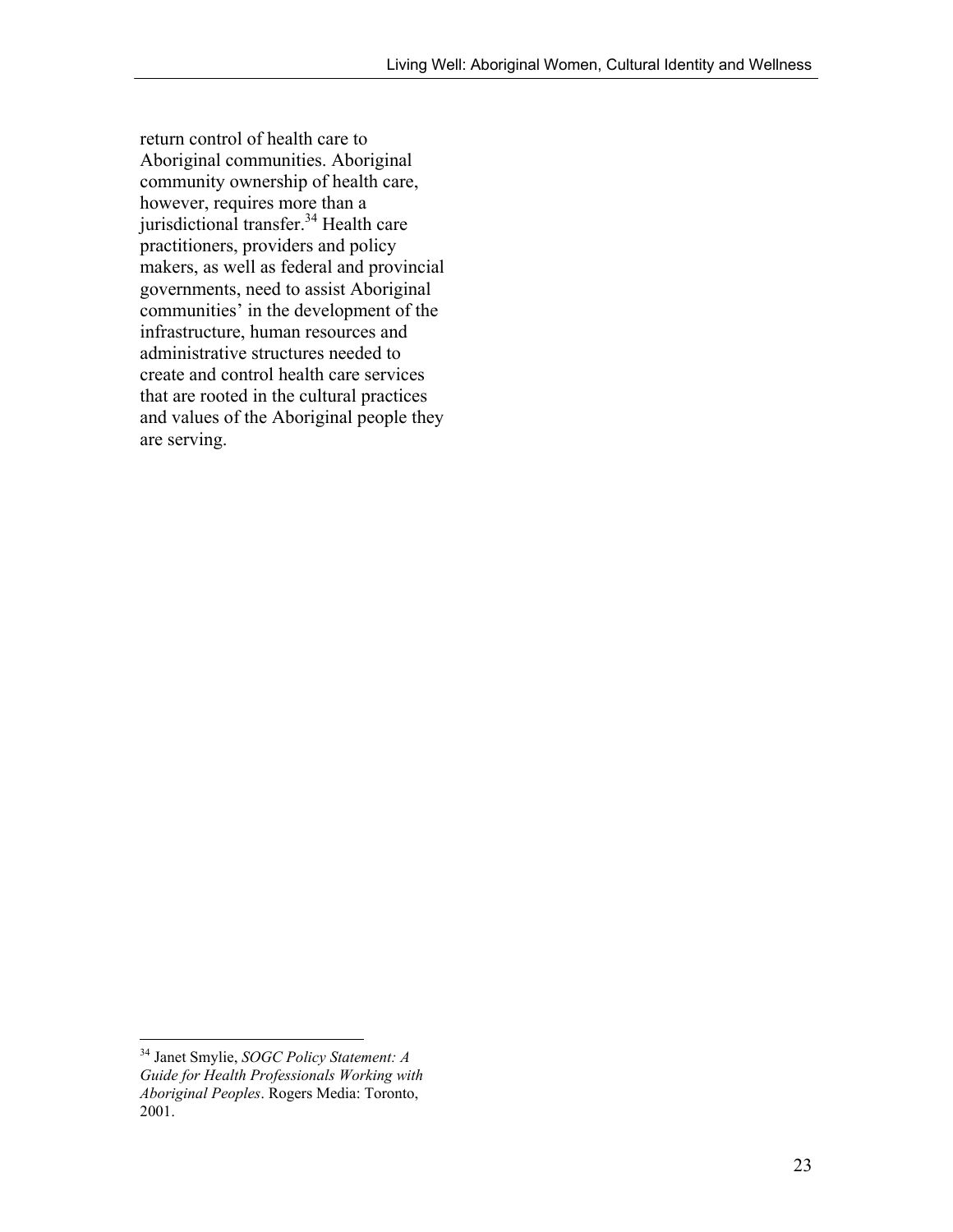# **6.0 POLICY RECOMMENDATIONS**

The women who participated in the research presented identities that are inseparable from their family, history, community, place and spirituality, and understood in the context of their whole lives. They are conscious of the importance of their roles as life-givers, care-givers and decision-makers in their immediate families, extended families, communities and Nation. They continue to take on the responsibilities these roles entail even while, with the breakdown of traditional social structures, they have lost many of the strong support systems once provided by mothers, grandmothers, partners, families, and communities. They spoke of the importance of returning honour and respect to women and of encouraging women to actively support each other. They also recognized the need to create more supports for men, many of whom now are struggling to maintain or recover a sense of their own strength and value; for children, who, as always, need and deserve our care, protection and guidance; and for elders, who offer us wisdom and knowledge derived from their lengthy life experience. With an appreciation that their own well-being is closely linked to that of their communities, the women understand that as their communities assume more control and ownership of their own cultures, both communities and women become stronger and healthier.

These research findings underscore the importance of traditional culture to the health and wellness of Aboriginal women. Because of this, we recommend that **Aboriginal, federal, provincial and municipal governments recognize, value, and support traditional cultural practices and understandings with respect to health and wellness**:

- $\triangleleft$  Traditional cultural teachings are a central part of contemporary Aboriginal culture and provide a powerful place from which to teach and guide health and wellness practices. All levels of government should provide funding and other resources to initiatives that support traditional teachings relating to health and wellness.<sup>35</sup>
- All levels of government should support First Nations, Inuit and Aboriginal communities to take

 $35$  To some extent, this is already underway. For example, the federal government has recently approved funding for the newly formed Northern Aboriginal Population Health and Wellness Institute (NAPHWI). One of the goals of the Institute, which is led by Manitoba Keewatinowi Okimakanak (a regional organization representing 30 First Nations communities in Northern Manitoba) and the Burntwood Regional Health Authority (mandated to plan and deliver health care services across most of Northern Manitoba), is to integrate traditional Aboriginal healing methods and practices into conventional Western medical programs and services.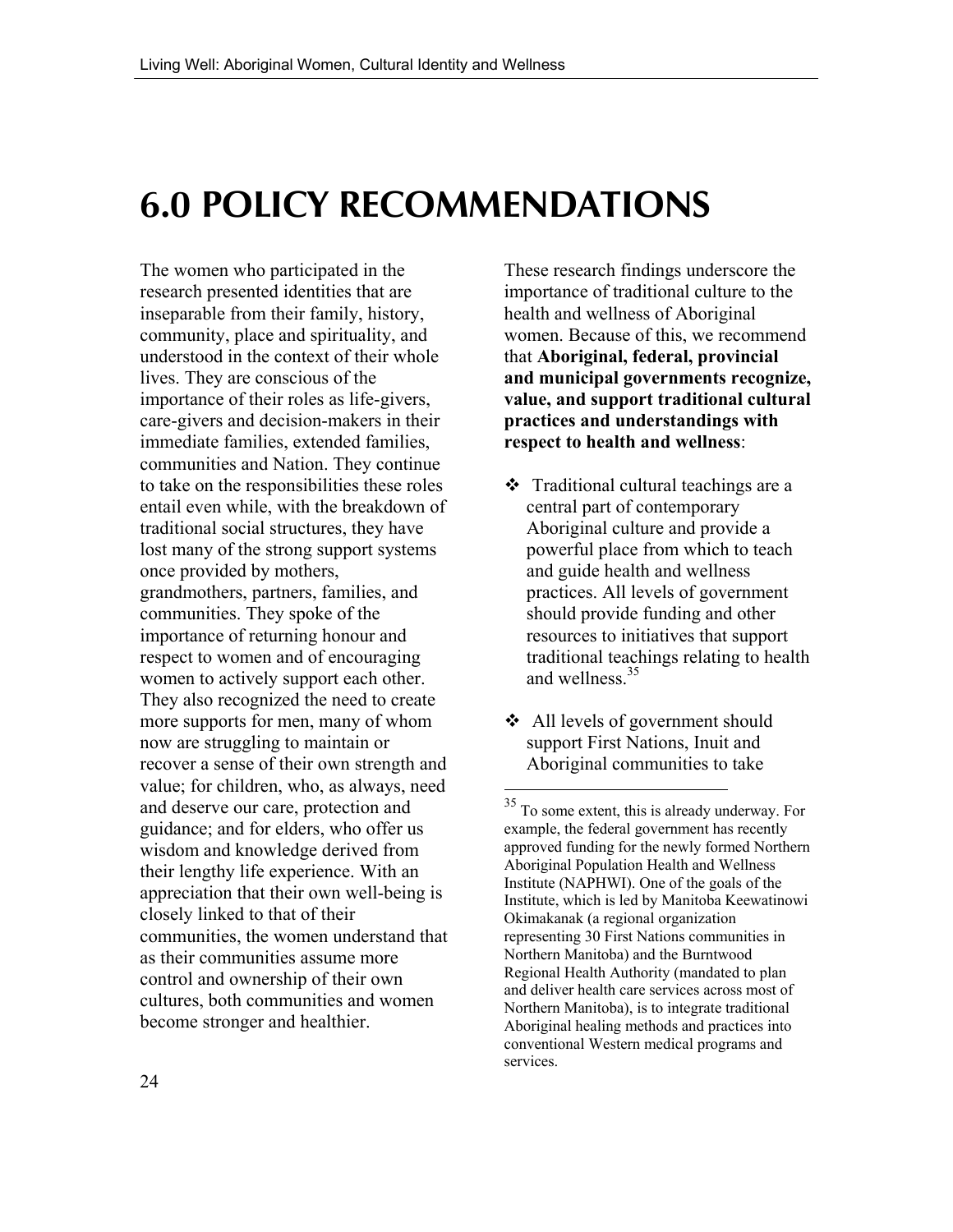ownership and control of their own culture and traditional teachings in areas such as parenting, traditional counseling, traditional healing and more. This is particularly important in the context of the current transfer of management of some health services from the federal government to First Nations and Inuit communities. Supporting communities to take ownership and control of healthrelated aspects of their culture and traditional teachings will strengthen their ability to develop health systems that make the most of community resources. As part of this capacity building, First Nations, Inuit and Aboriginal people should be involved in the planning and delivery of health-related services and programs in their communities.

- $\triangle$  Because every language, to some extent, preserves unique cultural knowledge, Aboriginal and provincial governments should support the maintenance of Aboriginal languages. Aboriginal people should be able to speak and be understood in their traditional languages (especially when they are communicating about the personal and intimate subjects of identity, health and wellness). Supports may range from offering classes in local languages and dialects to the provision of interpreter and translation services.
- Health programs must incorporate Aboriginal holistic understandings of health and wellness into the working definitions that guide planning, programming and daily practices. These understandings will enable us

to look beyond an isolated biomedical model of health and wellness and recognize that "well-being flows from balance and harmony among all elements of personal and collective life." $36$ 

It is also clear that Aboriginal women are a valuable part of their families, communities, and larger Nations. We recommend that **Aboriginal, federal, provincial, and municipal governments respect, honour, support, and strengthen Aboriginal women's roles in their families, communities and larger Nations**:

- $\triangleleft$  Aboriginal women must be recognized as gatekeepers of family and community health and wellness. This suggests, for example, that Aboriginal women should be consulted on, included in, and give direction to health assessments and other research projects.
- Health care delivery must incorporate an understanding of Aboriginal women's roles and responsibilities and of their importance as life-givers, care-givers, and decision-makers in their immediate families, extended families, communities and Nations. Programs and services should recognize the connections between the identities of Aboriginal women and their family, history, community, place and spirituality.

<sup>&</sup>lt;sup>36</sup> Royal Commission on Aboriginal Peoples. *Highlights from the Report of the Royal Commission on Aboriginal Peoples*. Ottawa: Ministry of Supply and Services. 1996.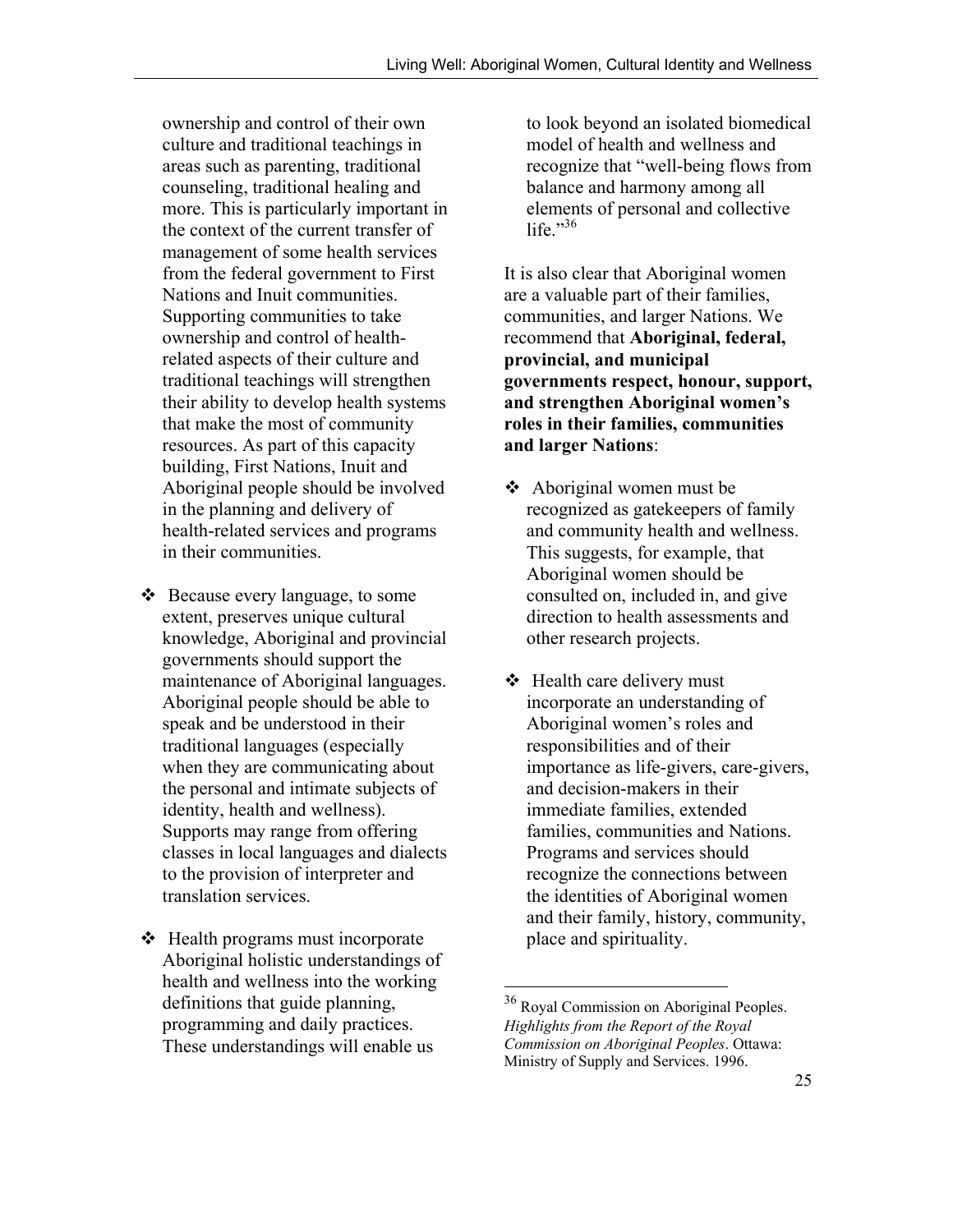- At a local level, support should be provided to programs, services and practices that acknowledge the contributions Aboriginal women make to their families and communities and reclaim their traditional importance as life-givers and decision-makers.37 Aboriginal women should be encouraged to find ways to actively support and celebrate each other's success and identities.
- $\triangleleft$  At an institutional level, health care providers and other stakeholders should build capacity for Aboriginal women through aggressive and effective human resource initiatives. Aboriginal women should be provided with more opportunities to assume leadership and decisionmaking positions and their image as leaders should be enhanced through, for example, opportunities for rolemodeling and mentoring.

The research findings clearly indicate that the health and wellness of individual Aboriginal women is inseparable from that of their families, extended families, communities and Nations. We recommend that **Aboriginal, federal, provincial, and municipal governments address the needs of**

### **Aboriginal families and the larger communities and Nations**:

- **❖** All levels of government and other stakeholders should support Aboriginal women to achieve balance between their paid and volunteer work, and family and community responsibilities. For example, women, families and community members should be able to procure adequate childcare and home care, and support should be provided to caregivers.
- Families and communities must receive adequate supports to care for, protect, and guide children.
- At a community level, formal and informal supports should be in place to assist men to maintain or recover a sense of their own strength and value.
- $\triangleleft$  At a community and institutional level, the wisdom and knowledge of elders must be recognized and respected.
- $\triangleleft$  The capacity of communities to address underlying issues that affect health (such as casinos, inadequate housing, poverty, the legacy of residential schools, poor levels of nutrition, and high levels of stress) must be supported and strengthened. This suggests that government and institutions must place more emphasis on population health approaches.
- **❖** All levels of government must build bridges and encourage and enable organizations to collaborate and cooperate in the delivery of programs

<sup>&</sup>lt;sup>37</sup> For example, the recently formed Mother of Red Nations (MORN) provides voice, representation and advocacy to Aboriginal women in Manitoba, promotes, protects and supports the well-being of Aboriginal women and children, and is committed to support women as they reclaim their traditional positions as community leaders. The organization receives most of its funding through departments of the federal government.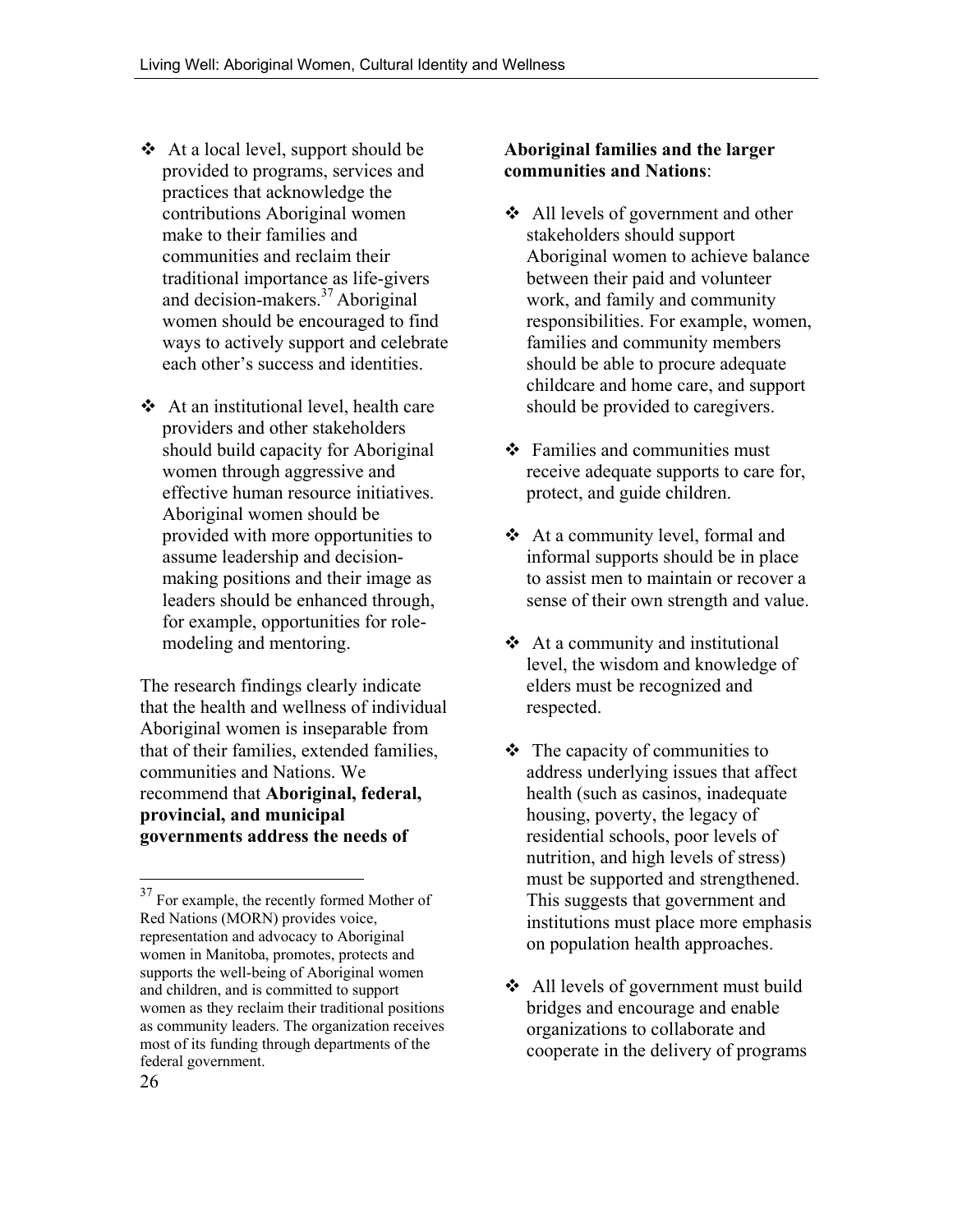and services that support health and wellness. It is especially important that all parties work to resolve the many jurisdictional issues that can get in the way of people and agencies working together.

The *Living Well* research project affirmed the important links between health and wellness and the cultural identity of Aboriginal women. Further research in this area will improve our understanding of how we can support and facilitate the holistic practices of well-being used by Aboriginal women. Although the *Living Well* research team visited a number of communities in Manitoba, Aboriginal women in the province are a diverse group, representing a wide range of communities and cultures, each with their own health and wellness teachings, experiences, and practices. It may be also useful to explore the issue of lateral violence<sup>38</sup> in Aboriginal communities (flagged by research participants) and work with community members to develop supports that will address it.

<sup>&</sup>lt;sup>38</sup> By lateral violence, we mean such things as competitiveness, gossip, or family feuds that may develop within First Nations, Inuit and Aboriginal communities, separating and isolating community members. Lateral violence is associated with multi-generational trauma and its impact on community wellness, resiliency, and culture must be addressed.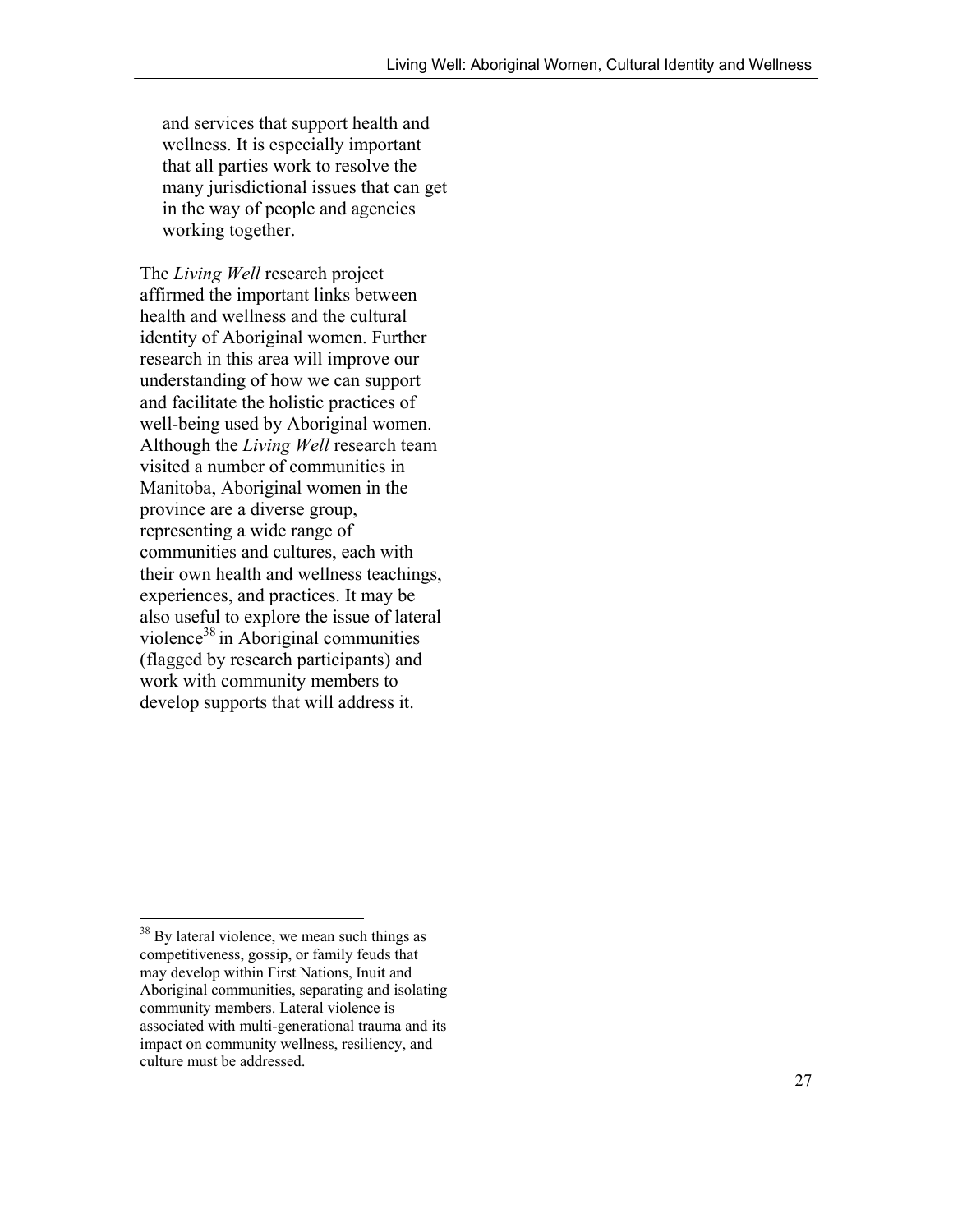## **References**

Connie Deiter and Linda Otway. *Sharing our stories on promoting health and community healing: An Aboriginal women's health project*. Winnipeg: Prairie Women's Health Centre of Excellence, 2001, 33 pp.

Centres of Excellence for Women's Health. "Research as a Spiritual Contract: An Aboriginal Women's Health Project". *Research Bulletin*, 2(3), 2002, p. 14-15

Madeleine Dion Stout, *Aboriginal Canada: Women and Health*. Ottawa: Health Canada. 1996.

Madeleine Dion Stout, Gregory D. Kipling and Roberta Stout. *Aboriginal Women's Health Research Synthesis Project: Final Report*. Winnipeg: Centres of Excellence for Women's Health, May 2001, 43 pp

Lissa Donner*. Women, Income and Health in Manitoba: An overview and ideas for action.* Winnipeg: Women's Health Clinic, 2000*,* 84pp*.*

Brenda Elias, Audrey Leader, Doreen Sanderson, and John O'Neil, *Living in Balance: Gender, structural inequalities, and health promoting behaviours in Manitoba First Nation Communities*, Winnipeg: Northern Health Research Unit, 2000. 36pp.

Health Canada. *The Health of Aboriginal Women.* http://www.hcsc.gc.ca/english/women/facts\_issues/facts\_aborig.htm

*Manitoba First Nations Regional Health Survey: Final Report*. Assembly of Manitoba Chiefs, Manitoba Keewatinowi Okimakanak and the Northern Health Research Unit, September 1998.

Royal Commission on Aboriginal Peoples. *Highlights from the Report of the Royal Commission on Aboriginal Peoples*. Ottawa: Ministry of Supply and Services. 1996

Janet Smylie, *SOGC Policy Statement: A Guide for Health Professionals Working with Aboriginal Peoples*. Rogers Media: Toronto, 2001, 51 pp

Roxanne Struthers, "The artistry and ability of traditional women healers", *Health Care for Women International*, 24: 340-354. 2003.

Alex Wilson, and Janet Sarson. *Focus Groups for Social Change: A user's handbook*. Duluth, MN: Praxis International, 2003 (in press).

.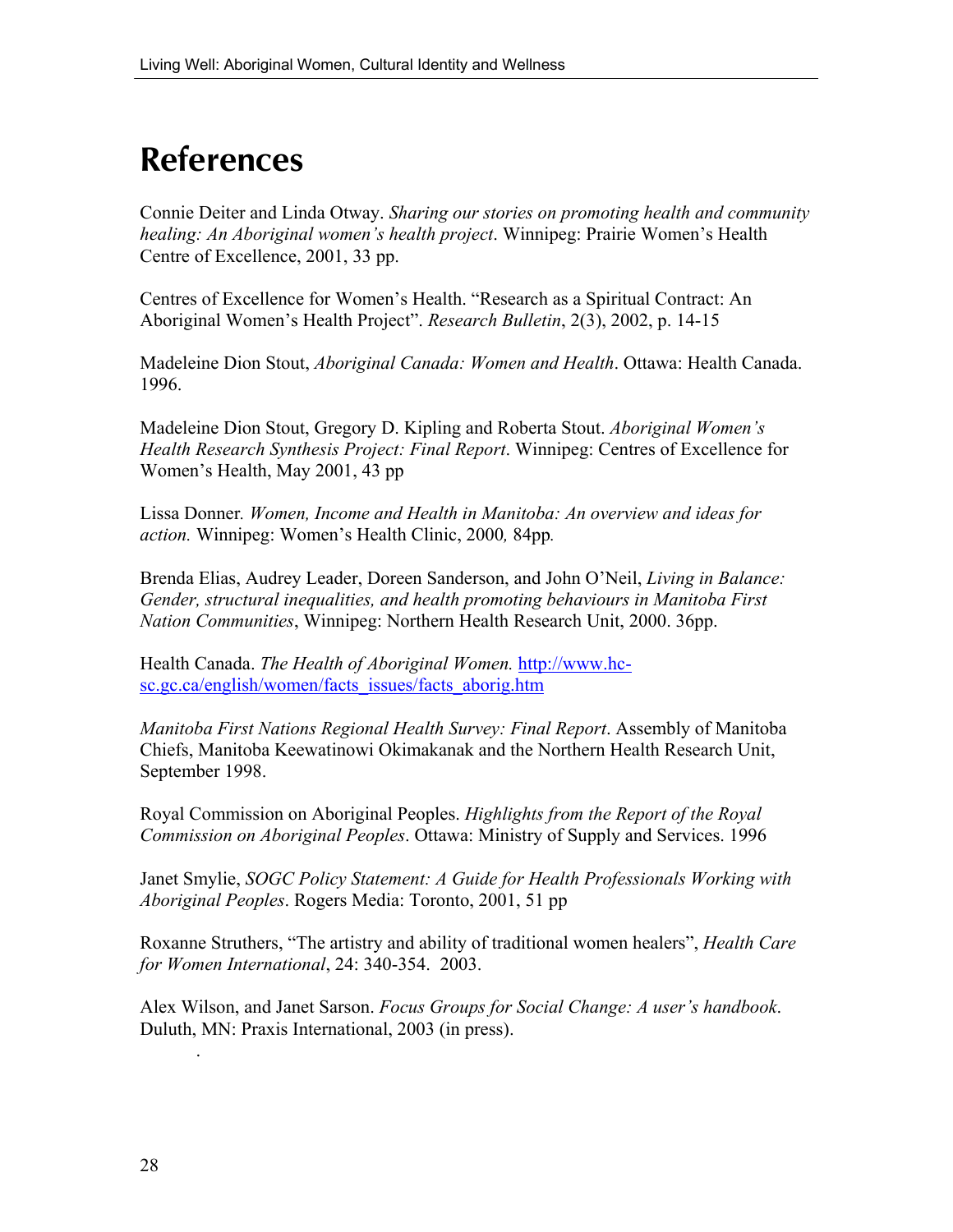## Appendix – Consent Form for Participants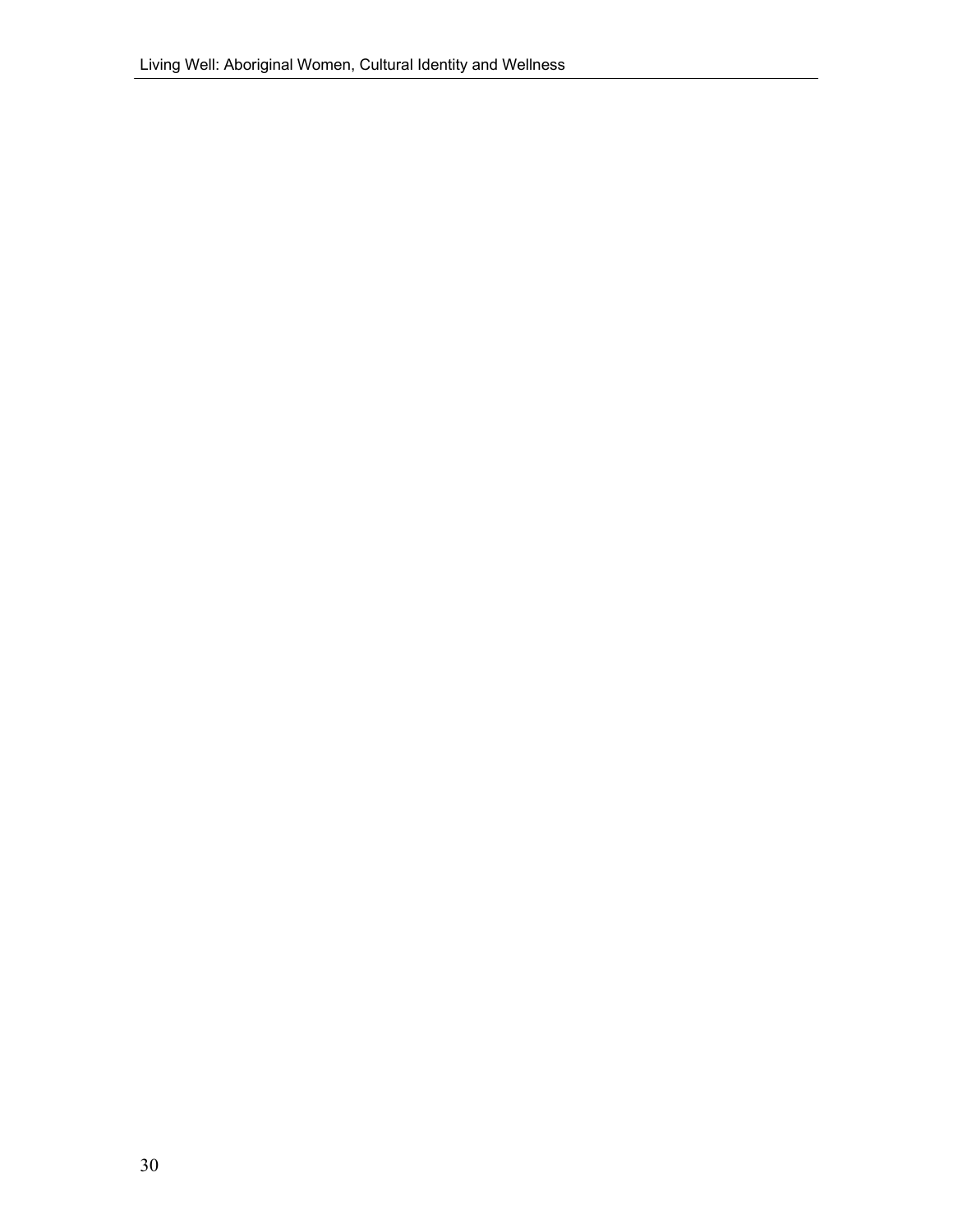### Aboriginal Women, Cultural Identity and Wellness Project Consent Form

### **Discussion Groups**

You are invited to be in a research study on the topic of Aboriginal women, cultural identity and wellness. The purpose of the research is to look into the ways that Aboriginal women have retained and drawn upon cultural values, teachings, and knowledge as a way of healing themselves, their families and their communities. We are trying to understand how Aboriginal women develop their cultural identities and how this contributes to their mental, physical, emotional, and spiritual wellness.

Please read this form and ask any questions you may have before agreeing to be in the study. The study is being conducted by myself, Alex Wilson (Opaskwayak Cree Nation) for the Prairie Women's Health Centre of Excellence.

#### **Procedure:**

If you agree to participate in this research project you will have to do the following: 1) Participate in 1 group discussion. The discussion group will take approximately 2 hours and be run in a format similar to a talking circle.

2) Agree to respect the confidentiality of other discussion group members.

These group discussion groups will be audiotaped to ensure accuracy.

#### **Risks and Benefits of Being in the Study:**

The study has the following risks:

**First,** since people will be talking about their life experiences, during the discussion group there is a possibility that sensitive issues may arise. There is a risk that you, or others, may become upset or that the discussion may trigger painful memories**.**

**Second,** although every effort will be made to ensure confidentiality, there is a risk that other participants might share information that they hear during the discussion group and thereby not honor the confidentiality.

A benefit from being in this study is that you will have the opportunity to tell your own story. The research will lead to a better understanding of the topic of Aboriginal women, cultural identity and wellness, which in turn can help with policy and practices that affect Aboriginal women and communities. Ultimately this research will help Aboriginal women and our own native communities return to a healthy balance.

#### **Confidentiality**:

Every effort will be made to ensure that your identity will remain confidential. Pseudonyms will be used for names and places so that you will not be identifiable. Any information that is gathered will be generalized. Audiotapes and notes will be kept in a locked file cabinet and once the research project is finished the records will be destroyed.

The findings of this study will be presented in a document published by the Prairie Women's Health Centre of Excellence. A copy of the Report will be made available to you, if you wish.